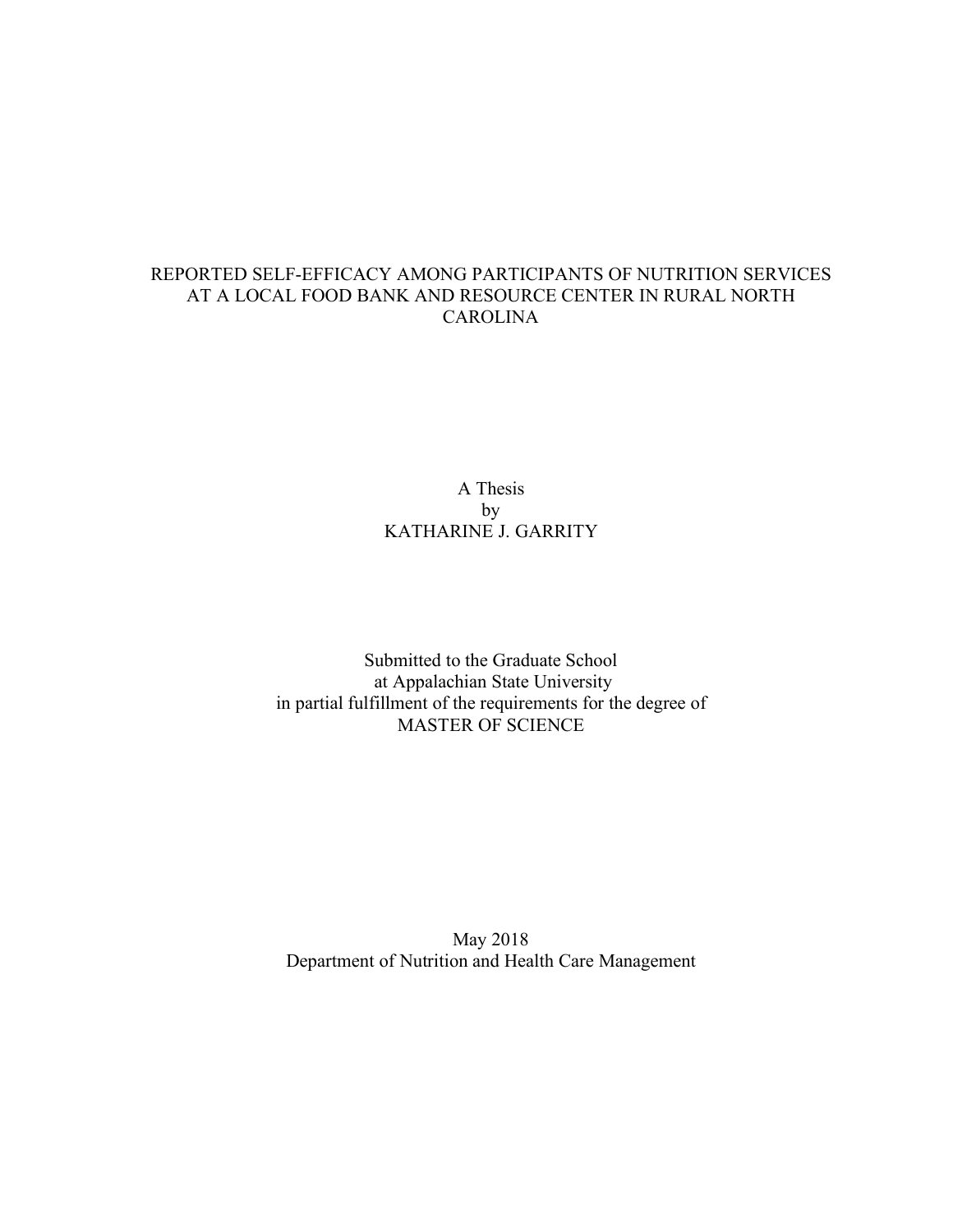## REPORTED SELF-EFFICACY AMONG PARTICIPANTS OF NUTRITION SERVICES AT A LOCAL FOOD BANK AND RESOURCE CENTER IN RURAL NORTH CAROLINA

A Thesis By KATHARINE J. GARRITY

APPROVED BY:

Dr. Melissa Gutschall Chairperson, Thesis Committee

\_\_\_\_\_\_\_\_\_\_\_\_\_\_\_\_\_\_\_\_\_\_\_\_\_\_\_\_\_\_\_\_\_

 $\mathcal{L}_\text{max}$ 

\_\_\_\_\_\_\_\_\_\_\_\_\_\_\_\_\_\_\_\_\_\_\_\_\_\_\_\_\_\_\_\_\_

Dr. Kyle Thompson Member, Thesis Committee

Dr. Margaret Barth Member, Thesis Committee Chairperson, Department of Nutrition & Healthcare Management

Dr. Max Poole Dean, Cratis D. Williams Graduate School

\_\_\_\_\_\_\_\_\_\_\_\_\_\_\_\_\_\_\_\_\_\_\_\_\_\_\_\_\_\_\_\_\_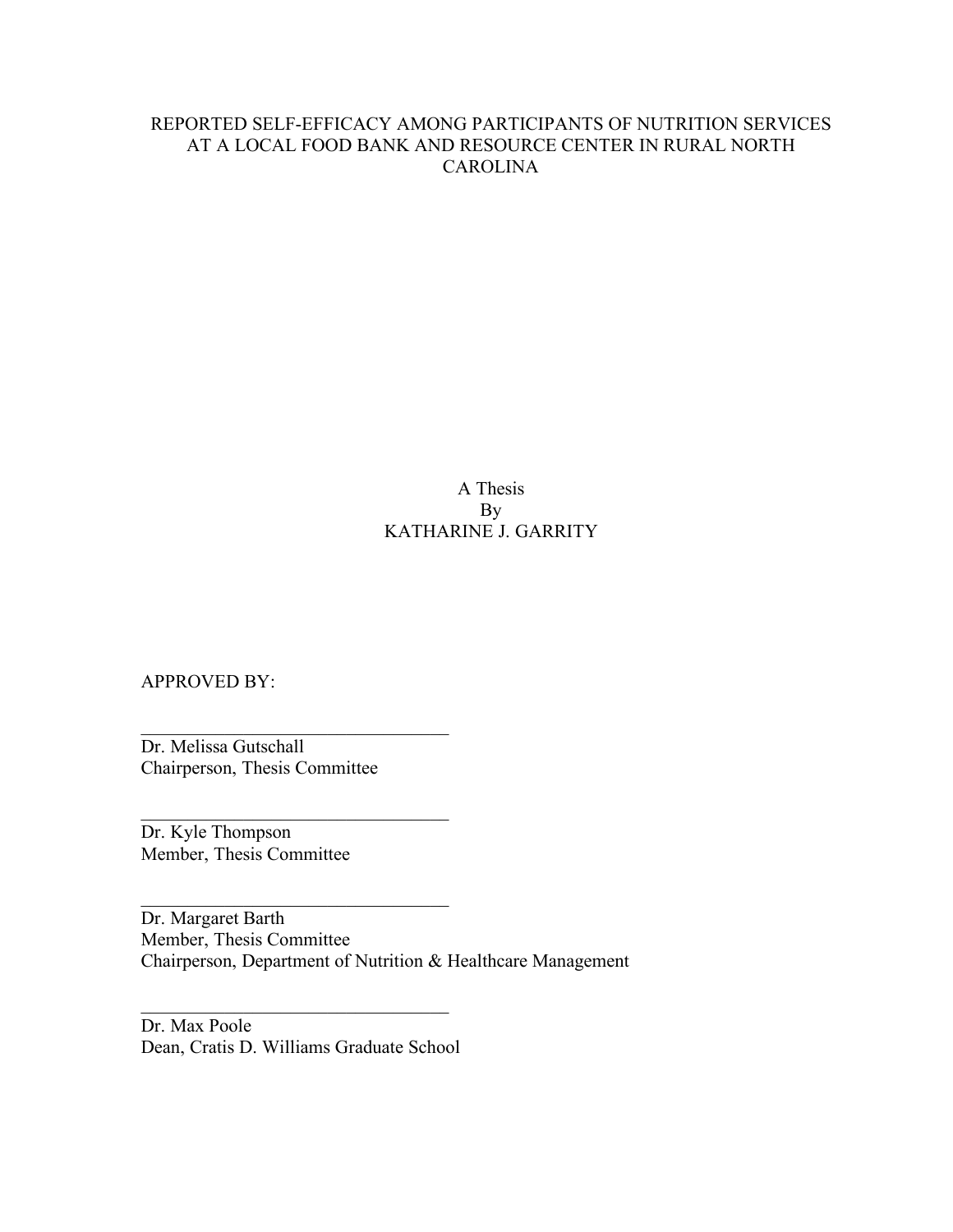Copyright by Katharine J. Garrity 2018 All Rights Reserved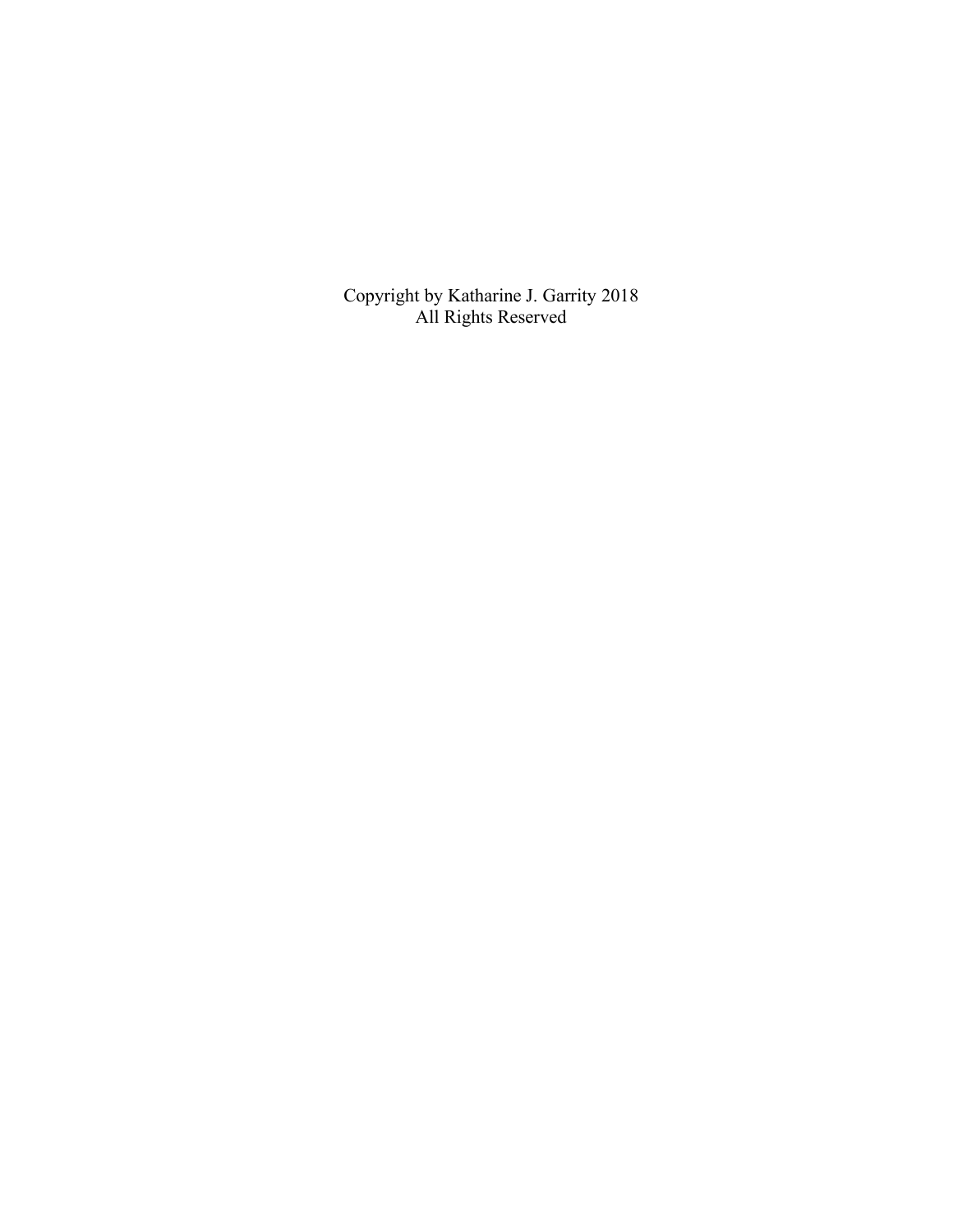#### **Abstract**

## REPORTED SELF-EFFICACY AMONG PARTICIPANTS OF NUTRITION SERVICES AT A LOCAL FOOD BANK AND RESOURCE CENTER IN RURAL NORTH CAROLINA

Katharine J. Garrity B.S., Michigan State University

#### Chairperson: Melissa D. Gutschall

This research explored a community-academic partnership and the feasibility of designing and implementing initiatives aimed to increase nutrition-related self-efficacy to improve food selection behaviors, and ultimately food security among food-pantry clients in rural Appalachia. The study utilized a three-step, mixed-methods design for the purpose of identifying the client's self-assessed level of self-efficacy and food security, as well as to measure their involvement in a local food bank's nutrition-related programs. Qualitative data were collected through open-ended survey questions and observations by the investigator. Quantitative data were collected using numeric and scaled answers on a survey. A total of fifty (*n=50*) usable surveys were completed and analyzed using SPSS (IMB, Version 24, 2016). The investigator utilized observation field notes to empower and enhance the clients' experience while shopping in the Fresh Market, a client-choice focused market at the food bank, filled with fresh produce and bread goods. Renovations included painting shelves, adding bilingual clip-on labels to produce bins, strategically placing nutrient-dense food selections, and providing nutrition education handouts as well as personal shopping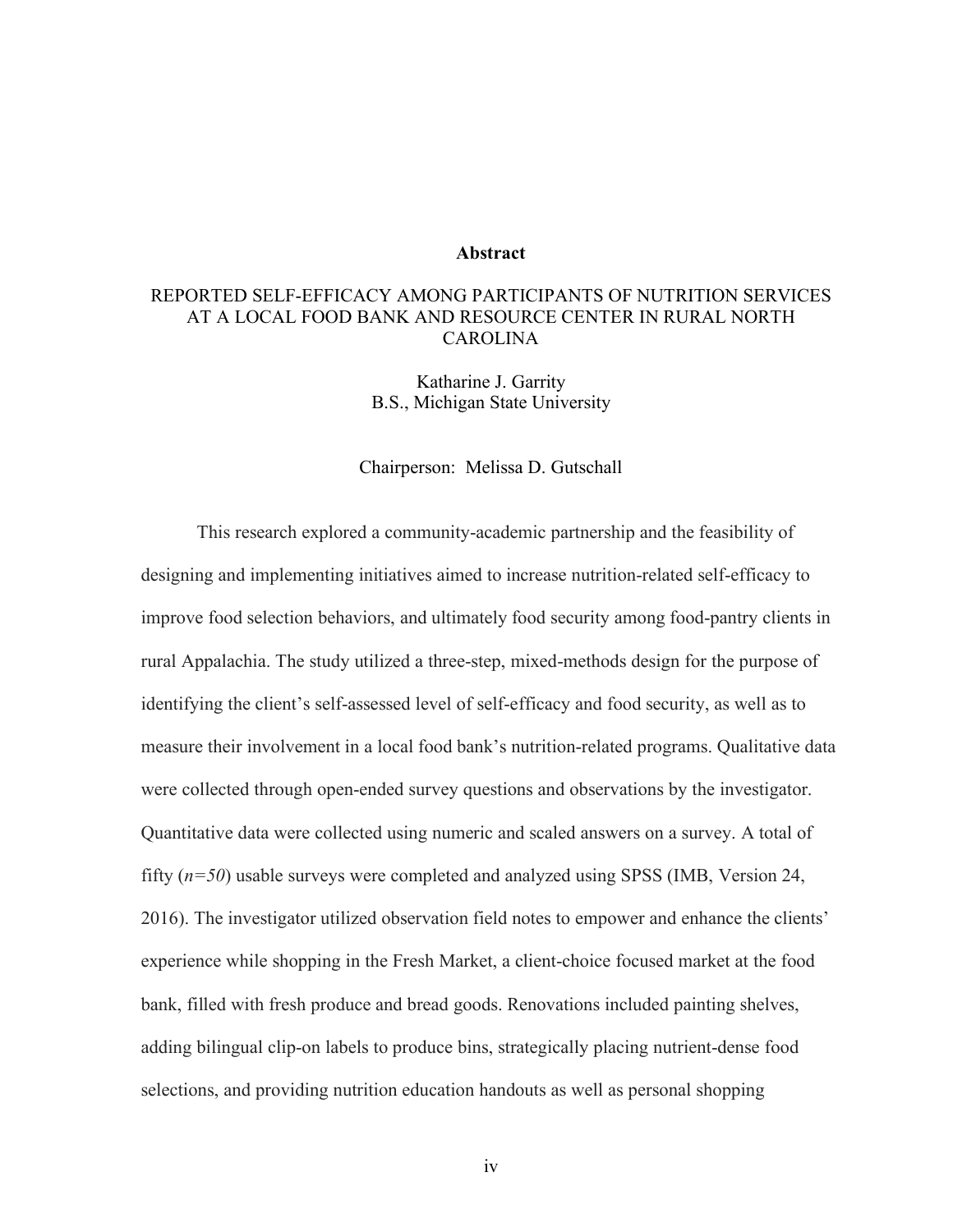assistance. Of the 50 study participants, 39 were low to very low food security and 38% had been receiving food resources from the food bank for more than 2 years. Self-efficacy items based on clients' ability to plan ahead averaged a low self-efficacy score while those items based on client's ability to make decisions in the moment averaged a high self-efficacy score. With these findings, it is apparent that there is a need for future nutrition-related interventions to focus on the importance of planning for both the near and far future. Clients with lower self-efficacy and food security ratings reported greater participation in nutrition services offered by the food bank, suggesting that services are reaching the population in most need. These findings call for future initiatives aimed at increasing the self-efficacy of food bank clientele with measures of longer term efficacy and sustainability in improving food security.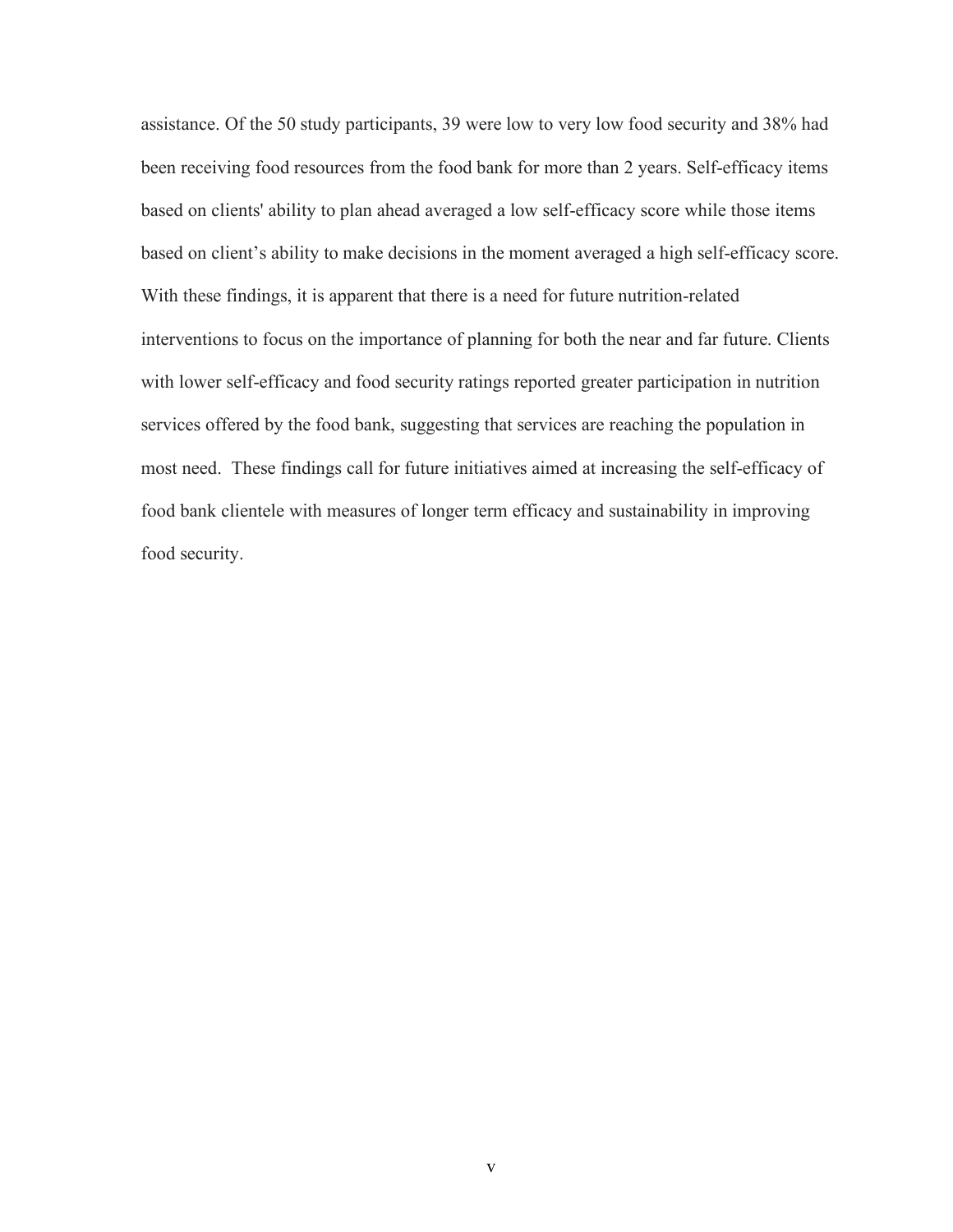## **Acknowledgments**

I would like to express my gratitude to the Office of Student Research at Appalachian State University for their financial support of this research. I would also like to thank the faculty at the Hunger and Health Coalition in Boone, North Carolina for allowing the research to be conducted at their facility. Lastly, I would like to thank Dr. Melissa Gutschall for the mentorship and guidance that she has provided to me throughout my two years at Appalachian State University.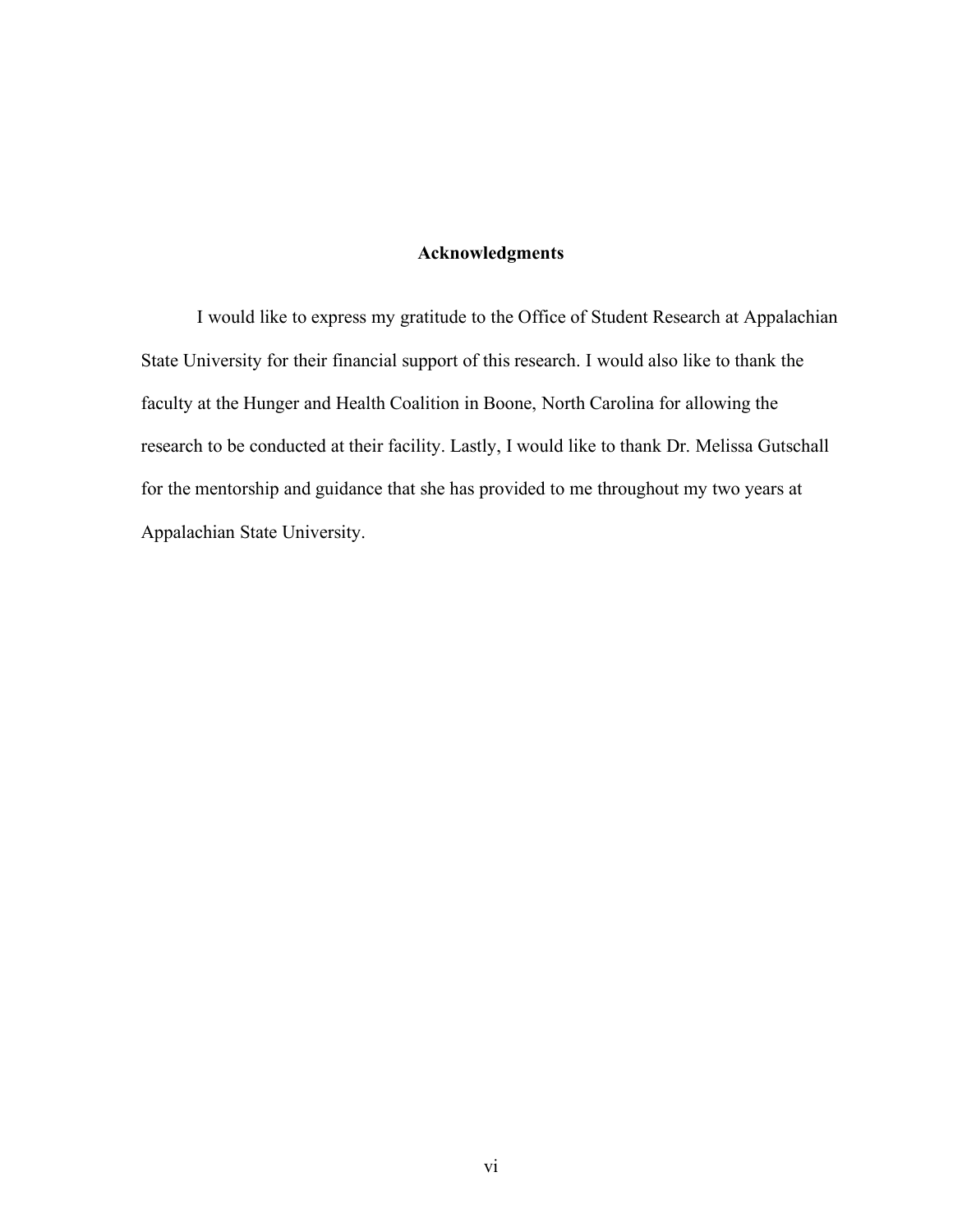## **Dedication**

I dedicate my thesis work to my parents, Sue and Jeff Garrity, my grandmother, Shirley Garrity, and my brother, Nick Garrity. These four individuals have shown me the importance of being an active member in the community and working tirelessly to make it a better place. I also would like to dedicate this thesis to my friends, both near and far, for supporting me and making me believe that I can do anything I set my mind to.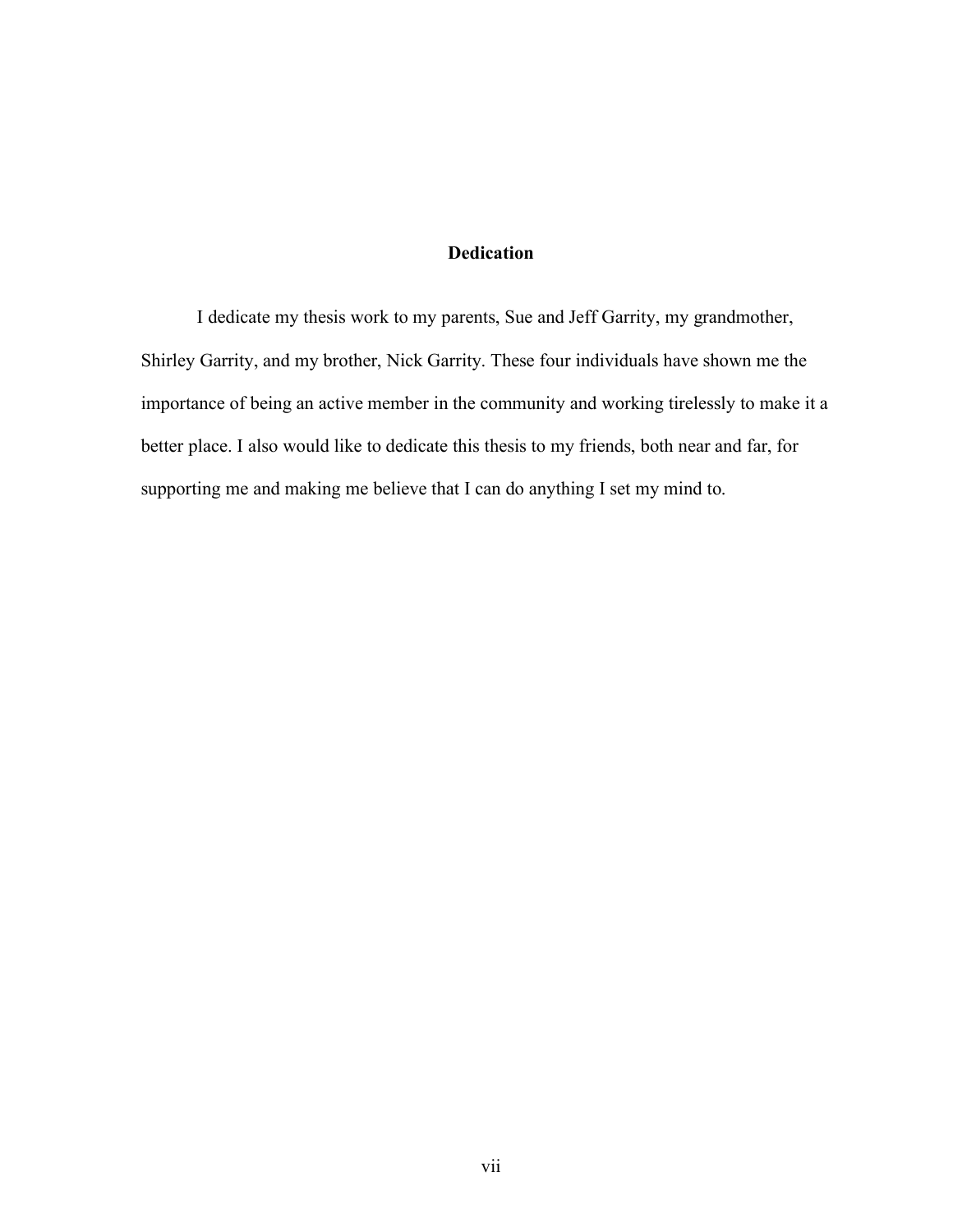## **Table of Contents**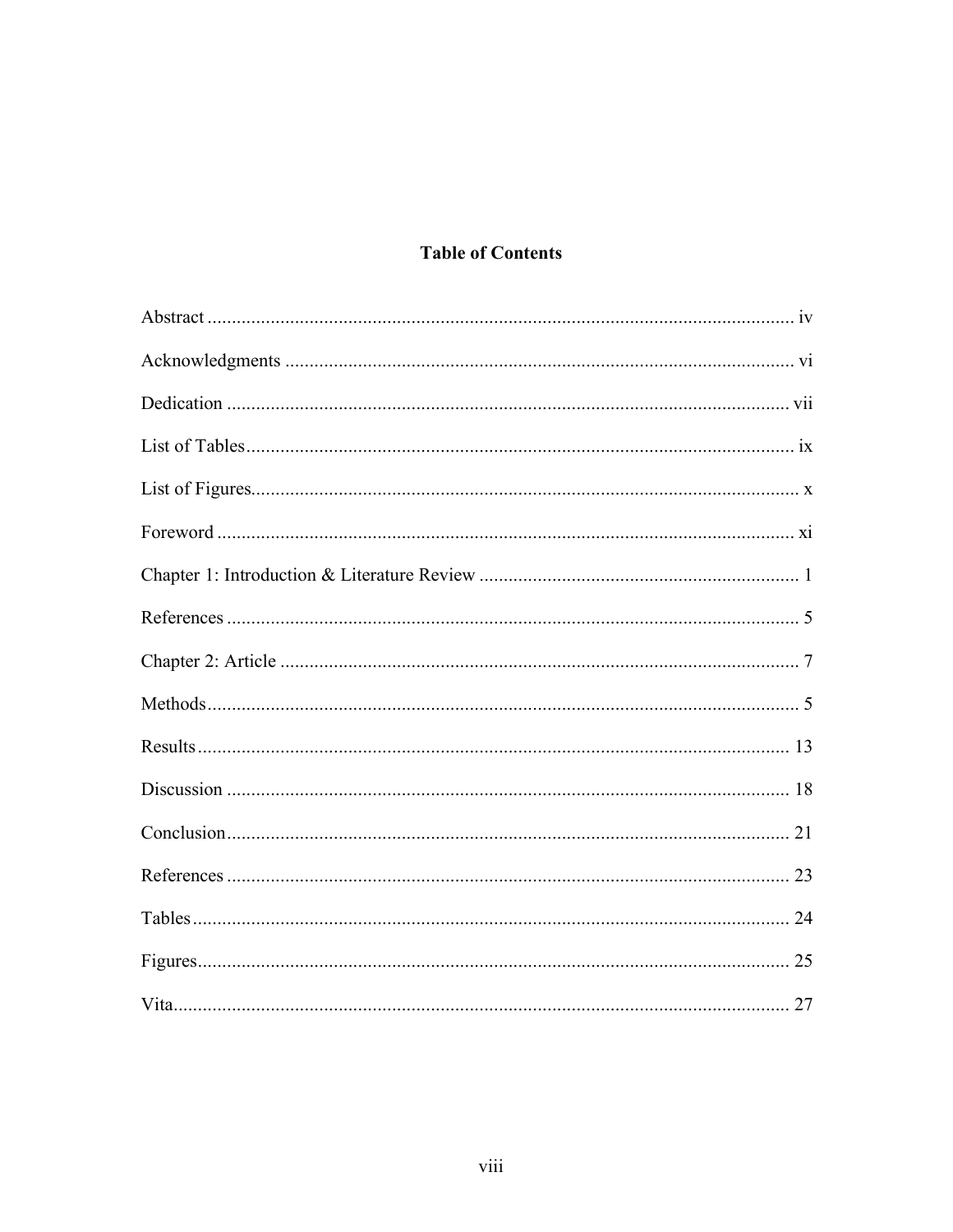## **List of Tables**

| Table 2. Frequency Distribution of Client's Average Self-Efficacy Score  15 |  |
|-----------------------------------------------------------------------------|--|
|                                                                             |  |
|                                                                             |  |
|                                                                             |  |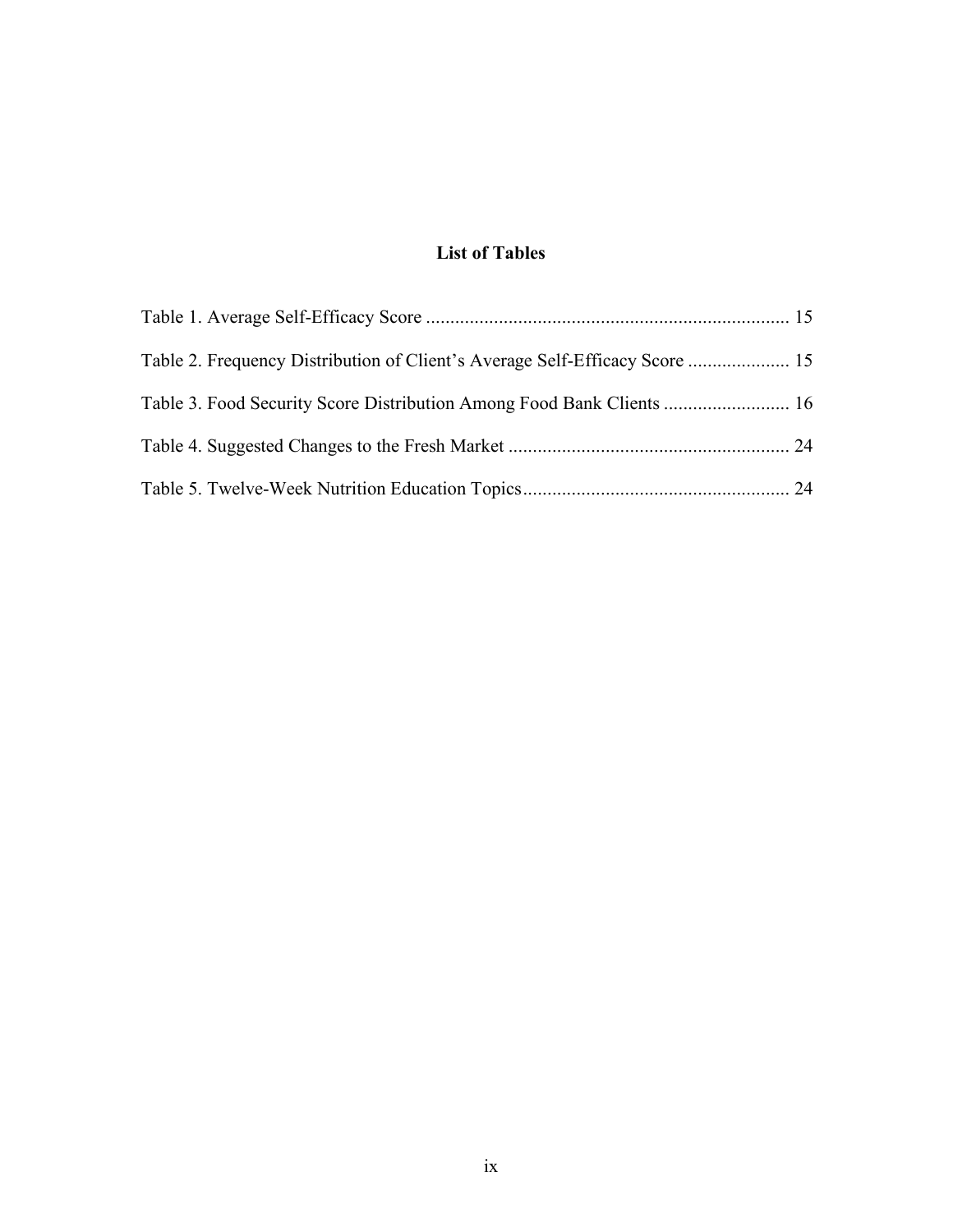# **List of Figures**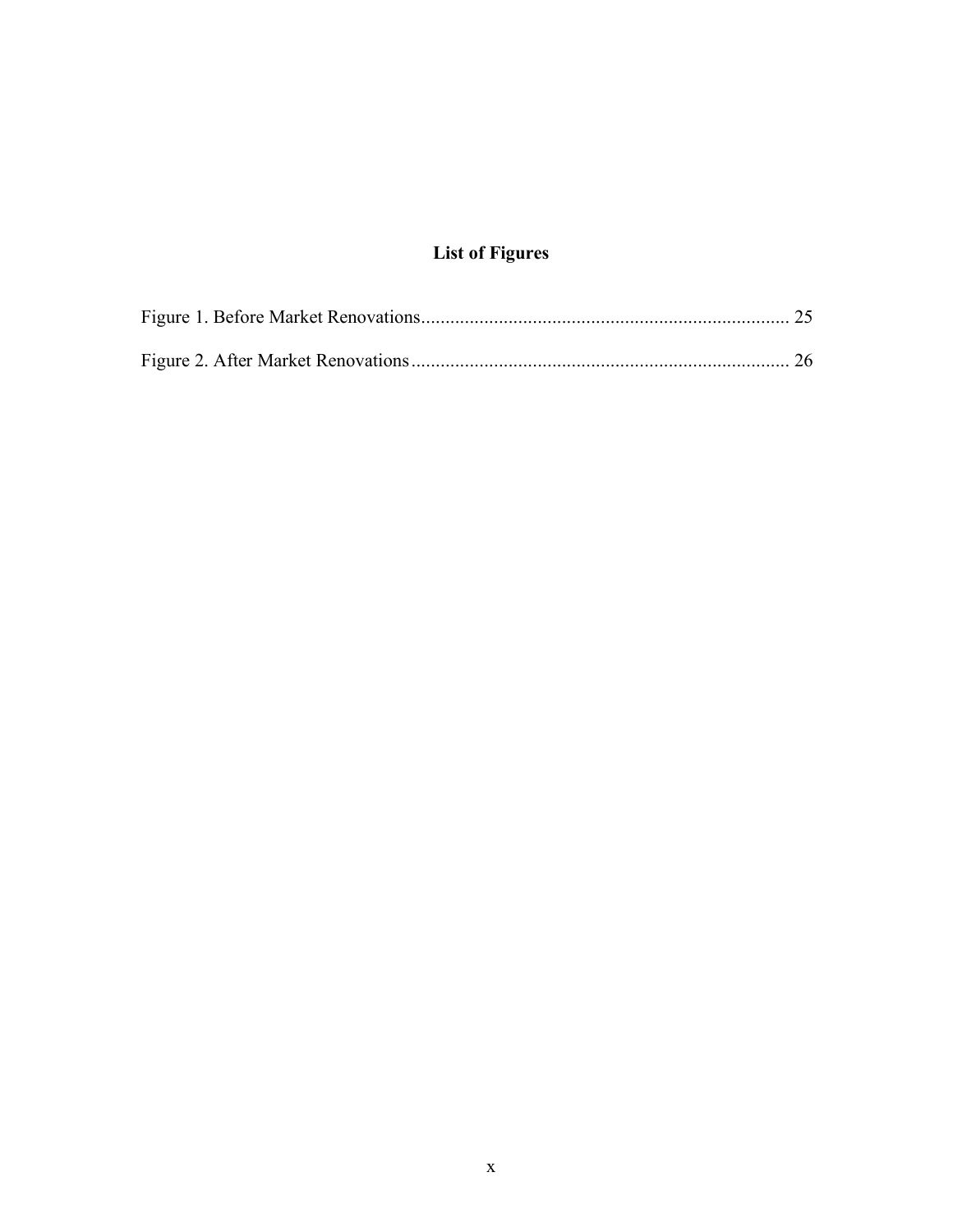## **Foreword**

Chapter 2 of this thesis will be submitted to a special issue of *The Journal of Translational Behavioral Medicine* focusing on food access among low-income populations. *The Journal of Translational Behavioral Medicine* is one of two journals of the Society of Behavioral Medicine. This thesis has been formatted according to the style guide for that journal.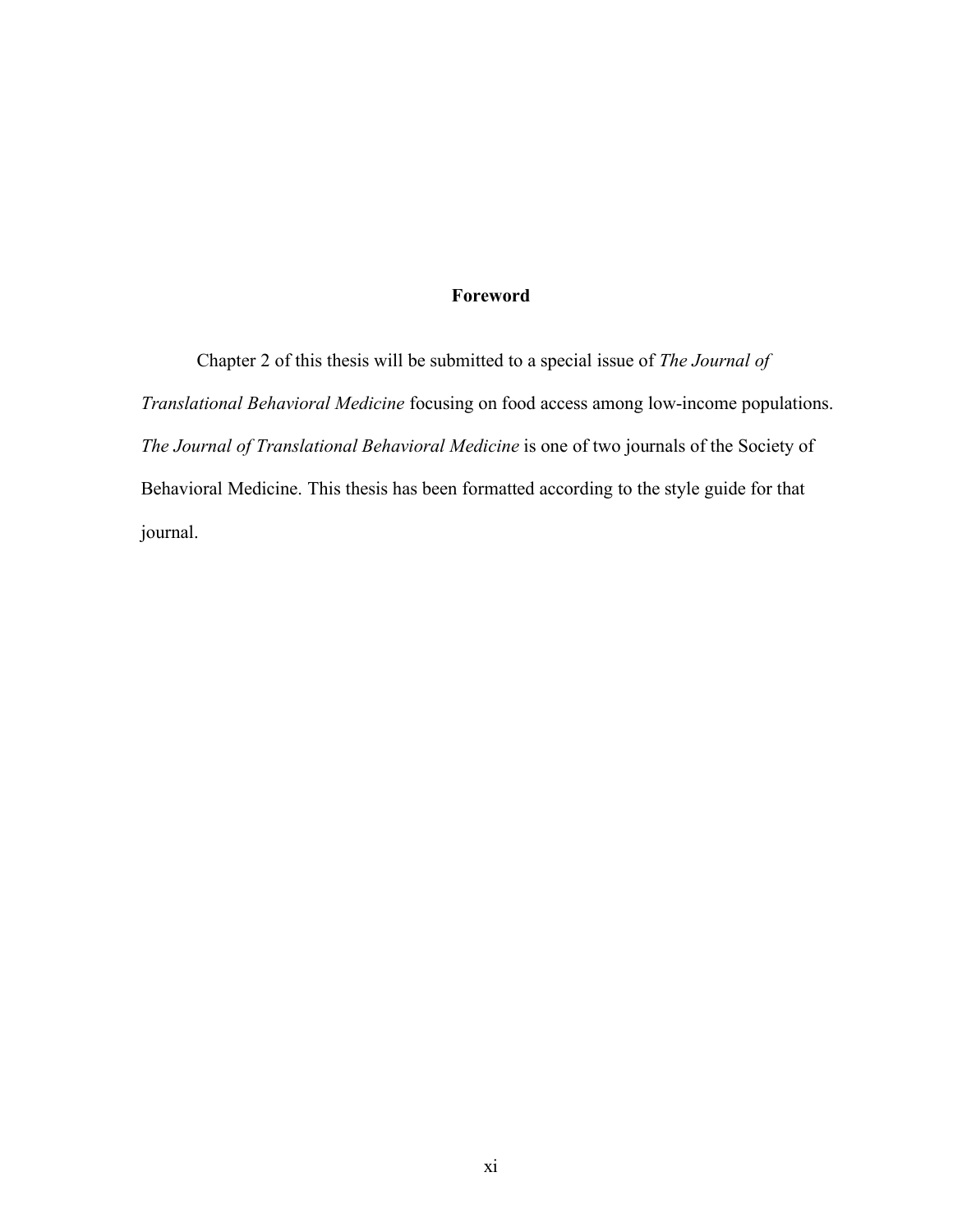#### **Chapter 1: Literature Review**

Food insecurity, which is defined as not having the resources to obtain enough safe, nutritionally adequate food to support an active, healthy life, is a significant public health issue in the United States that affects the physical and mental health of individuals at all ages (Martin, Colantonio, Picho, & Boyle, 2016; Chilton & Rose, 2009). In past analyses, any level of food insecurity is associated with chronic diseases and a less nutritious diet compared to those with full food security (Laraia, 2013; Nguyen, Shuval, Bertmann, & Yaroch, 2015; Seligman, Laraia, & Kushel, 2009). Causes of food insecurity include unemployment, low levels of income and education, high housing and heating costs, lack of access to transportation, and low social capital (Martin et al., 2016).

According to the Social Cognitive Theory (SCT), self-efficacy and capability (e.g., health literacy) may interact to predict preventative health behaviors (Glanz, Rimer, Viswanath, & Orleans, 2008). The SCT is the view that an individual's knowledge acquisition can be directly related to observing others within the context of social interactions, experiences, and media influences – e.g., one's social environment. Selfefficacy is known as one's judgment of his or her abilities to perform a certain action. A study that examined the relationship between self-efficacy, health literacy, and nutrition and exercise behaviors in a low-income, Hispanic population found that individuals with lower health literacy – the extent to which individuals can obtain, process, and comprehend basic health information and services to make informed health decisions – were found to be less likely to engage in preventative behaviors and more likely to avoid health situations and health information, and report greater barriers to health care (Guntzviller, King, Jenson, & Davis, 2016). Increasing knowledge about self-efficacy and food insecurity among low-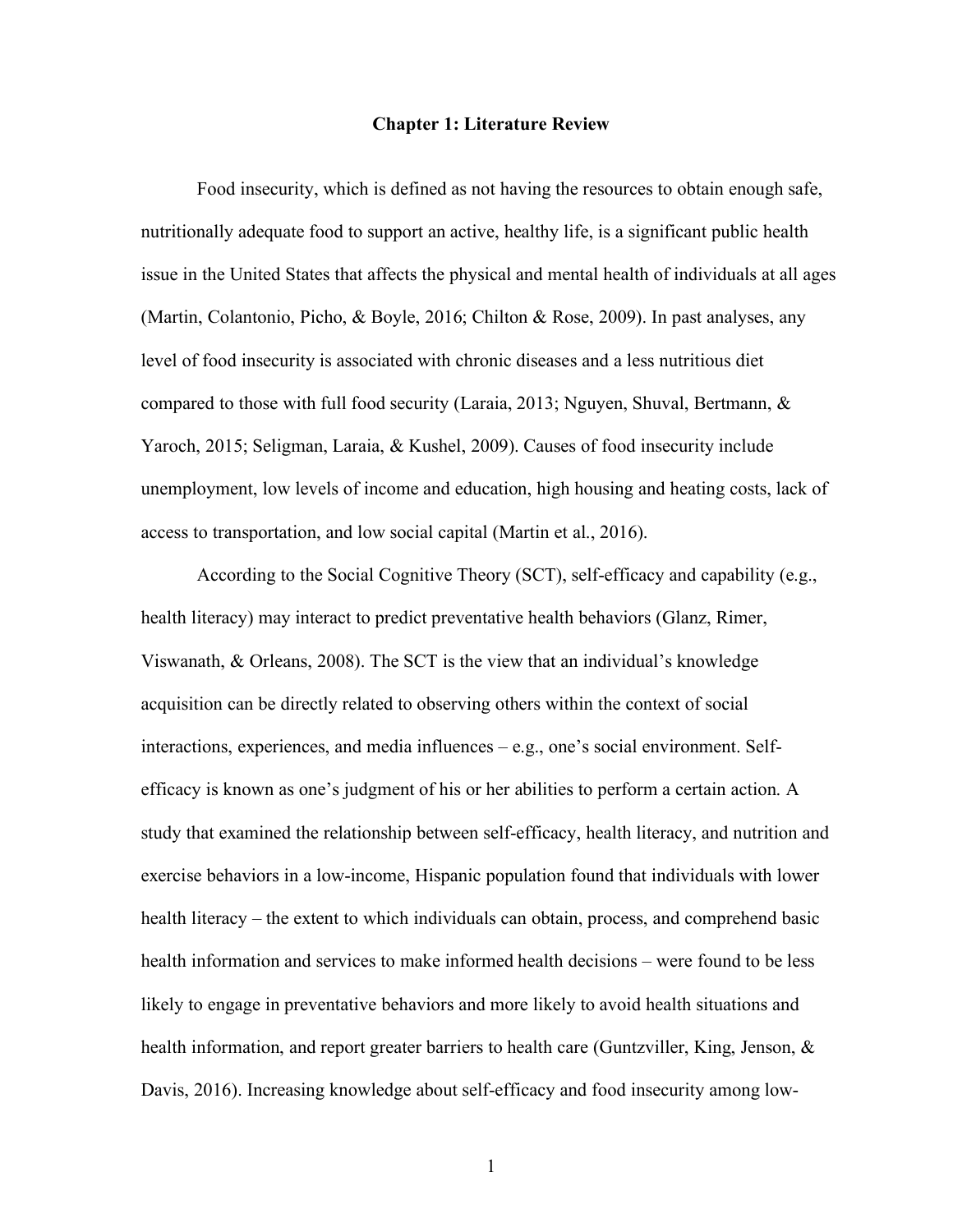income individuals who may experience food insecurity is a critical step in developing effective health promotion programs in communities and at local resource centers (Kamimura et al., 2017).

A number of studies have found that high self-efficacy is associated with increased food security (Martin et al., 2016; Kamimura et al., 2017; Neter, Dijkstra, Visser, & Brouwer, 2014; Salarkia, OMidvar, Zaeri, Zeinab, & Neyestani, 2015; Becerra, Allen, & Becerra, 2016). Another study sought to find out if mothers' self-efficacy mediated the association between food insecurity and maternal infant feeding styles. The results showed that household food insecurity was associated with a reduction in mothers' self-efficacy (Salarkia et al., 2015). Put more simply, the more self-efficient a mother felt, the less likely her family was to be food insecure. Another study examined food insecurity associated with self-efficacy and acculturation among low-income primary care patients and reported that higher levels of self-efficacy were associated with lower levels of food insecurity. The investigators concluded that self-efficacy should be included in nutrition education programs in order to reduce levels of food insecurity (Kamimura et al., 2017). The inclusion of selfefficacy in nutrition-related programs is in fact a focus area of USDA initiatives to come (Bailey, 2017). Similarly to the studies discussed above, results from a study performed in the Netherlands concluded that food bank recipients who report high self-efficacy for eating healthy are less likely to experience food insecurity compared to those with low self-efficacy in regard to eating healthy (Neter, 2014).

A randomized, controlled trial investigated a novel food pantry intervention including client-choice and motivational interviewing and measured the effect it had on the clients' self-efficacy level. Participants were randomized into one of two groups: Freshplace or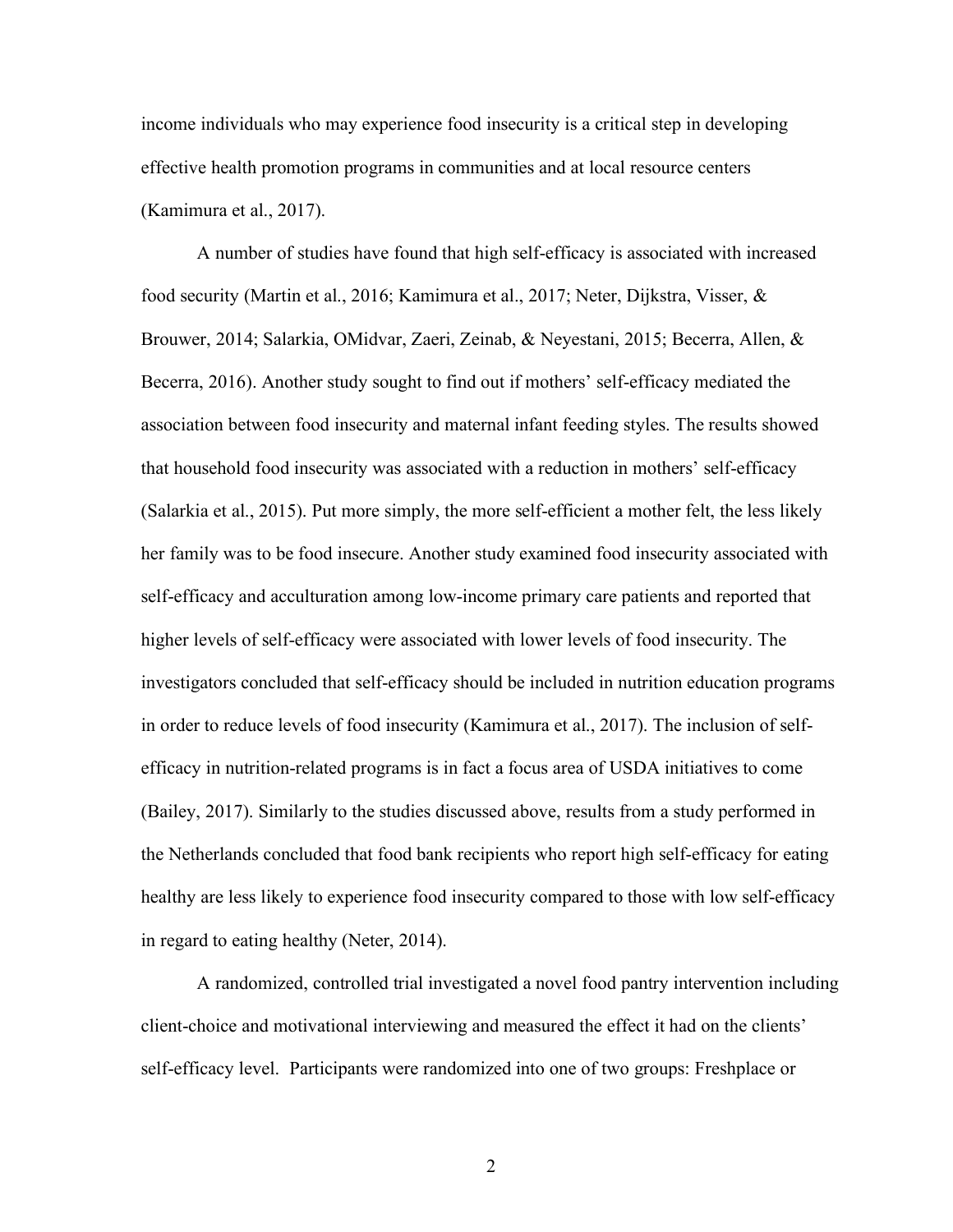traditional food pantries (control). Freshplace was defined as a model with client-choice, motivational interviewing and targeted referral services. The results of this study, similar to ones discussed above, showed that self-efficacy was significantly inversely associated with very low food security  $(p<0.05)$ . Participating in the Freshplace intervention and having higher self-efficacy were independently associated with a decrease in very low food insecurity. This study concludes that traditional food pantry models fail to recognize the influence of self-efficacy on a person's food security (Martin et al., 2016). Incorporating programs and tools aimed to improve self-efficacy (i.e., nutrition education, motivational interviewing, one-on-one time, recipe and produce fact sheets, etc.) within food pantries seems to be an imperative step in improving the food security among disadvantaged populations.

There is literature that supports the idea that nutrition education is needed to boost self-efficacy and food security for low-income populations. One study assessed the impact of a short-term nutrition intervention that provided education on a comprehensive array of nutrition and health topics for low-income women. The results of this study indicated that nutrition education focused on the following subjects can impact favorable dietary and health behavioral changes: health benefits of all food groups; identification of healthful foods; shopping, cooking and gardening; and energy balance (Rustad & Smith, 2013). A similar study found that children, the majority of whom resided in low-income households, who participated in a school-based nutrition education intervention program could successfully improve knowledge of healthy nutritional practices and self-efficacy which led them to consume more fruits and vegetables (Tuuri et al., 2009). Another study measured the change in knowledge, attitude, and behaviors (including self-efficacy) among low-income parents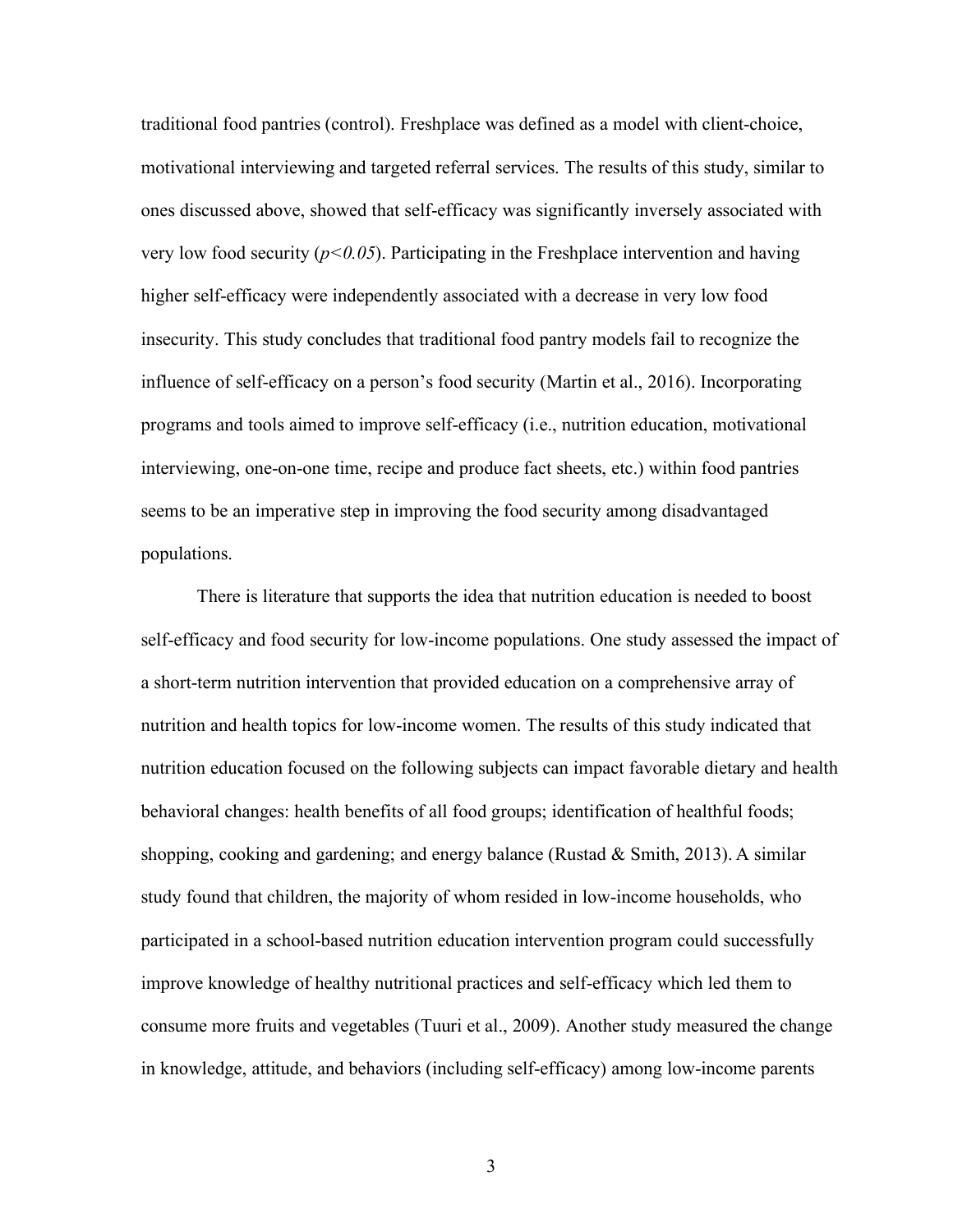who participated in a five-week nutrition education program. The results showed significant positive increases in their knowledge, behaviors and home environment related to nutrition and healthy eating (Prelip, Slusser, Thai, Kinsler, & Erausquin, 2011). The studies described suggest that an increase in nutrition-related knowledge and self-efficacy can help individuals and families move towards a healthier, more food secure future.

Thus, this study explored a growing community-academic partnership and the feasibility of designing and implementing nutrition-related initiatives aimed to increase selfefficacy to improve dietary behaviors and food security among clients. Improvements in selfefficacy were targeted by increasing exposure and marketing of fresh foods, improving health literacy through nutrition education, and providing access to a nutrition intern acting as a "personal shopper." This research project has the potential to increase food security by improving the self-efficacy through implementation of initiatives at a local food bank.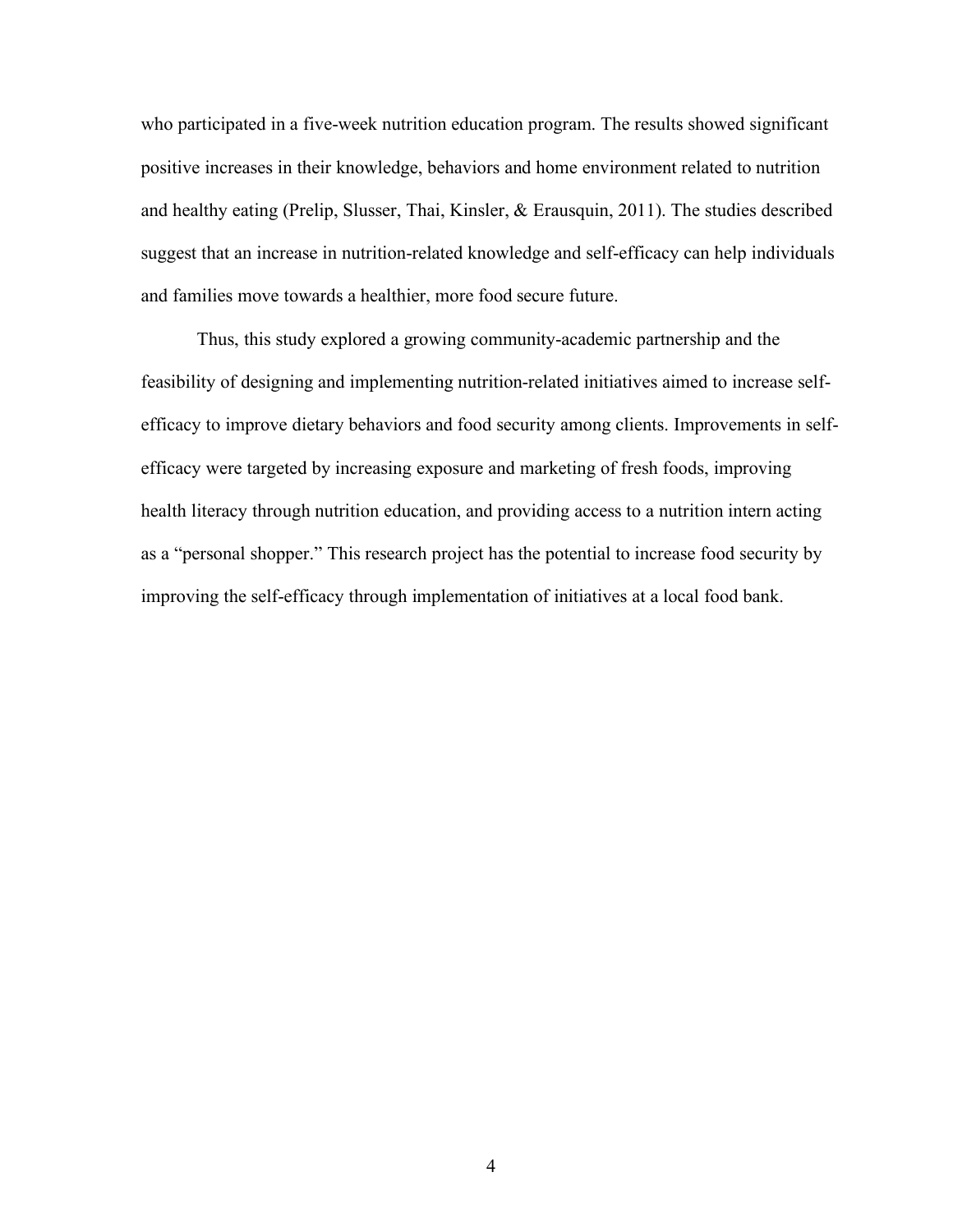#### **References**

- Bailey, R. (November, 2017). Southeast area USDA seminar. *Beaver College of Health Sciences, Appalachian State University, Boone, NC*.
- Becerra, M. B., Allen, N. L., & Becerra, B. J. (2016). Food insecurity and low self-efficacy are associated with increased healthcare utilization among adults with type II diabetes mellitus. *Journal of Diabetes and Its Complications, 30*(8), 1488-1493.
- Chilton, M., & Rose D. (2009). A rights-based approach to food insecurity in the United States. *American Journal of Public Health, 99*, 1203-11.
- Glanz, K., Rimer, B. K., Viswanath, K., & Orleans, C. T. (2008). *Health behavior and health education: Theory, research, and practice*. San Francisco, CA: Jossey-Bass.
- Guntzviller, L. M., King, A. J., Jensen, J. D., & Davis, L. A. (2016). Self-efficacy, health literacy, and nutrition and exercise behaviors in a low-income, Hispanic population. *Journal of Immigrant and Minority Health, 19*(2), 489-493.
- Kamimura, A., Jess, A., Trinh, H. N., Aguilera, G., Nourian, M. M., Assasnik, N., & Ashby, J. (2017). Food Insecurity associated with self-efficacy and acculturation. *Population Health Management, 20*(1), 66-73.
- Laraia, B. A. (2013). Food insecurity and chronic disease. *Advances in Nutrition, 4*(2), 203-212.
- Martin, K. S., Colantonio, A. G., Picho, K., & Boyle, K. E. (2016). Self-efficacy is associated with increased food security in novel food pantry program. *SSM - Population Health*, *2*, 62-67.
- Neter, J. E., Dijkstra, S. C., Visser, M., & Brouwer, I. A. (2014). Food insecurity among Dutch food bank recipients: A cross-sectional study. *British Medical Journal, 4*(5), 1-8.
- Nguyen, B. T., Shuval, K., Bertmann, F., & Yaroch, A. L. (2015). The supplemental nutrition assistance program, food insecurity, dietary quality, and obesity among U.S. adults. *American Journal of Public Health, 105*, 1453-1459.
- Prelip, M., Slusser, W., Thai, C. L., Kinsler, J., & Erausquin, J. T. (2011). Effects of a school-based nutrition program diffused throughout a large urban community on attitudes, beliefs, and behaviors related to fruit and vegetable consumption. *Journal of School Health, 81*(9), 520- 529.
- Rustad, C., & Smith, C. (2013). Nutrition knowledge and associated behavior changes in a holistic, short-term nutrition education intervention with low-income women. *Journal of Nutrition Education and Behavior, 45*(6), 490-498.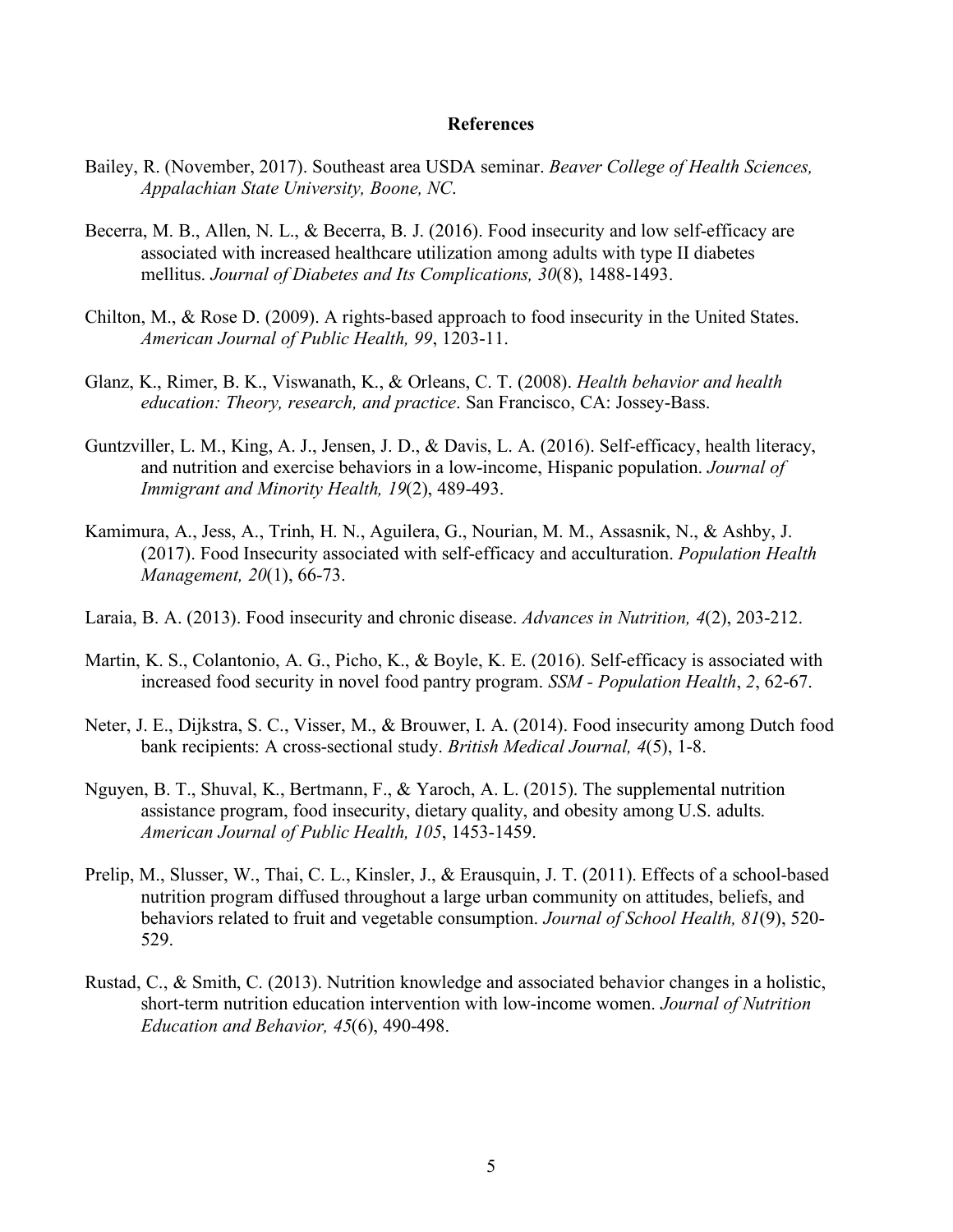- Salarkia, N., Omidvar, N., Zaeri, F., Zeinab, H. E., & Neyestani, T. R. (2015). Mother's self-efficacy mediates the relationship between household food insecurity and maternal infant feeding styles. *Maternal and Child Health Journal, 20*(3), 602-612.
- Seligman, H. K., Laraia, B. A., & Kushel, M. B. (2009). Food insecurity is associated with chronic disease among low-income NHANES participants. *The Journal of Nutrition, 140*(2), 304- 310.
- Tuuri, G., Zanovec, M., Silverman, L., Geaghan, J., Solmon, M., Holston, D., . . . Murphy, E. (2009). "Smart Bodies" school wellness program increased children's knowledge of healthy nutrition practices and self-efficacy to consume fruit and vegetables. *Appetite, 52*(2), 445- 451.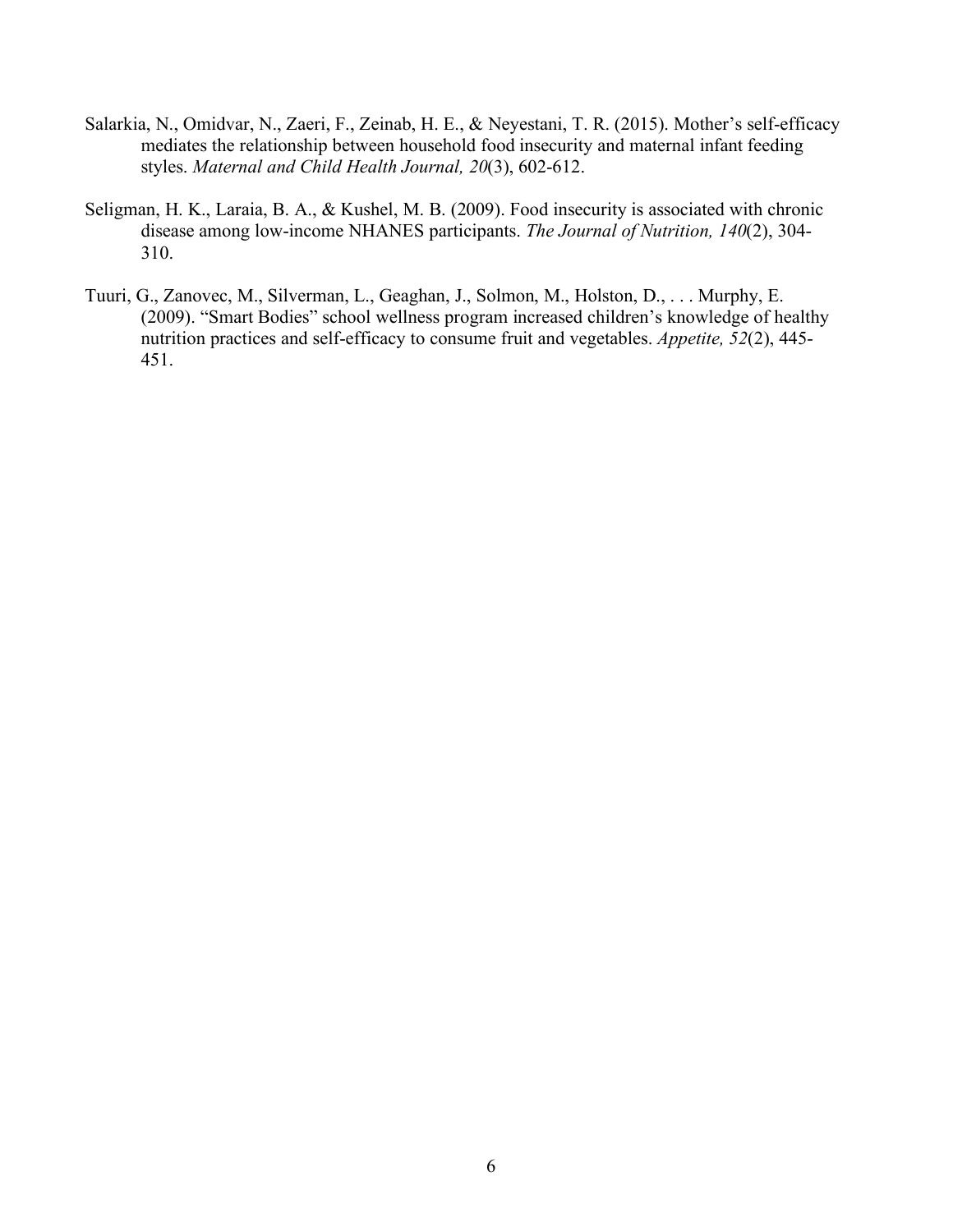#### **Chapter 2: Article**

### **Introduction**

Food insecurity plagues roughly 48.1 million, or one in six Americans, with more than half of all very food insecure counties categorized as rural (Gunderson, Engelhard, Dewey, Crumbaugh, Kato, 2016). This presents an ironic paradox as it is the rural farm communities whose productivity feeds the world and provides low-cost food for consumers (Feeding America, 2017). There are challenges specific to rural counties that contribute to this paradox: unemployment and underemployment are higher, education levels are lower, work support services are less available (public transportation and affordable child care), and companies in rural areas are offered less access to activities that foster administration, research, and development (Feeding America, 2017).

While hunger is a major concern in food insecure areas, so is overall nutrition status because of the direct impact it has on preventing and managing chronic health problems such as hypertension, diabetes, and obesity. The Economic Research Service (ERS) reported that there is a strong correlation between food insecurity and chronic health conditions among working age adults living at or below 200 percent of the Federal poverty line (Gregory  $\&$ Coleman-Jenson, 2017). Additionally, the Centers for Disease and Control and Prevention (CDC) reported that more than 29 million United States (US) adults have diabetes, more than one in three adults have at least one type of cardiovascular disease (CVD), and seven out of ten leading causes of death in the US are due to chronic diseases (National Center for Chronic Disease Prevention and Health Promotion, 2017). It comes as no surprise that diets low in fruits and vegetables and high in sodium and saturated fats are a key risk factor in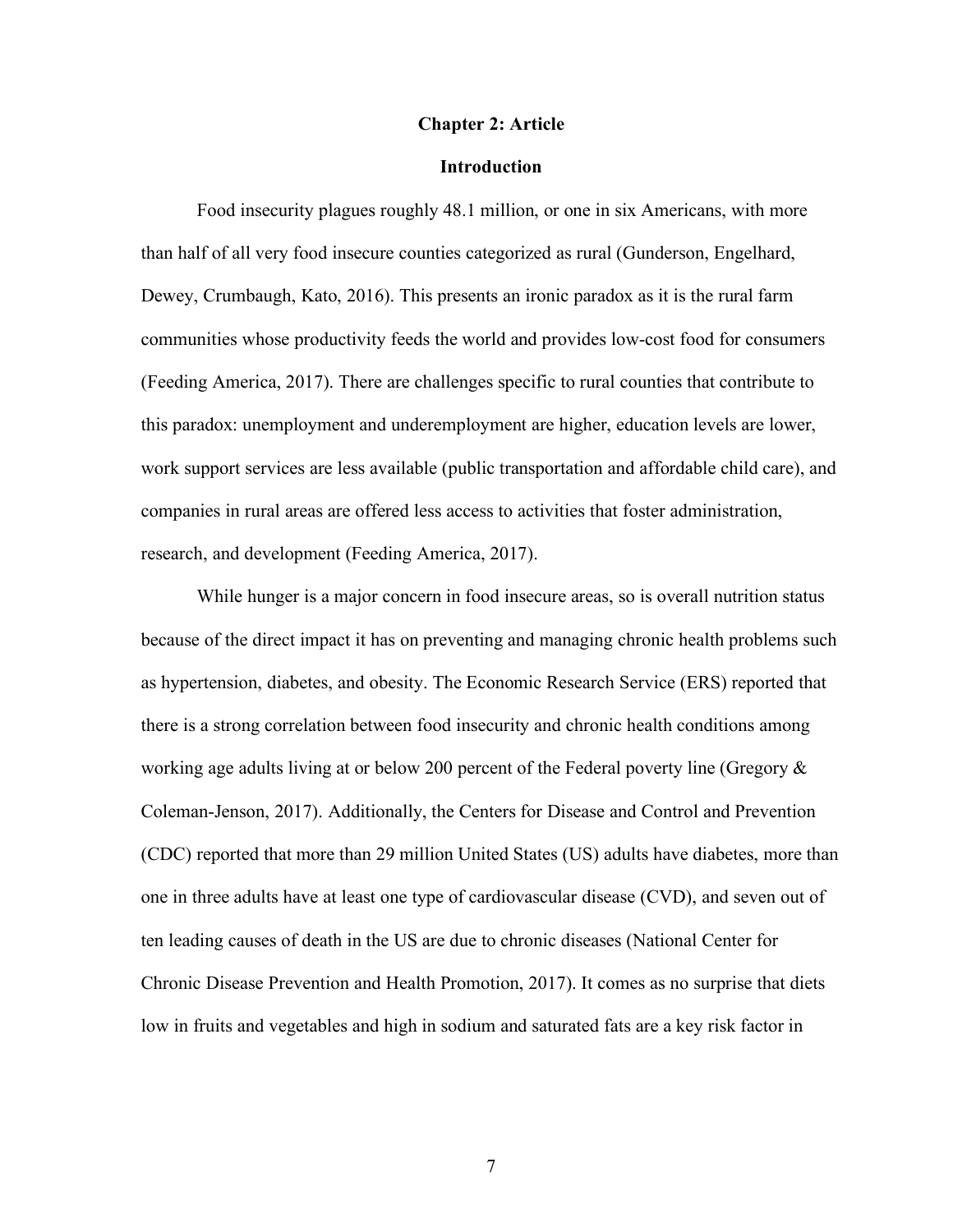developing a chronic disease (National Center for Chronic Disease Prevention and Health Promotion, 2015).

Lack of access to a nutritious and adequate food supply has implications not only for the development of physical disease, but also mental disease, behaviors and social skills (Gunderson et al., 2016). The consequences of food insecurity for all ages make addressing the issue an economic and social imperative (Gunderson et al., 2016). Families and individuals facing these issues are likely to have low confidence in their ability to become self-sufficient, leading to a perceived low self-efficacy. Self-efficacy is known as one's judgment of his or her abilities to perform a certain action. Without a sense of self-efficacy, individuals will not have motivation to change their behavior, believe in themselves, or persevere through challenges presented throughout life (Martin, Colantonio, Picho, & Boyle, 2016).

A combination of federal nutrition programs and charitable food systems, such as local food banks, help to create a safety net for vulnerable populations and individuals dealing with food insecurity (Gunderson et al., 2016). This research explored self-assessed food security and self-efficacy among food-pantry clients in rural Appalachia. The study also examines the clients' participation in newly implemented initiatives through a communityacademic partnership aimed to increase food security and self-efficacy.

#### **Methods**

## **Design**

This study utilized a three-step, mixed-methods design for the purpose of identifying the client's self-assessed level of self-efficacy and food security, as well as to measure their involvement in a local food bank's nutrition-related programs. Qualitative data were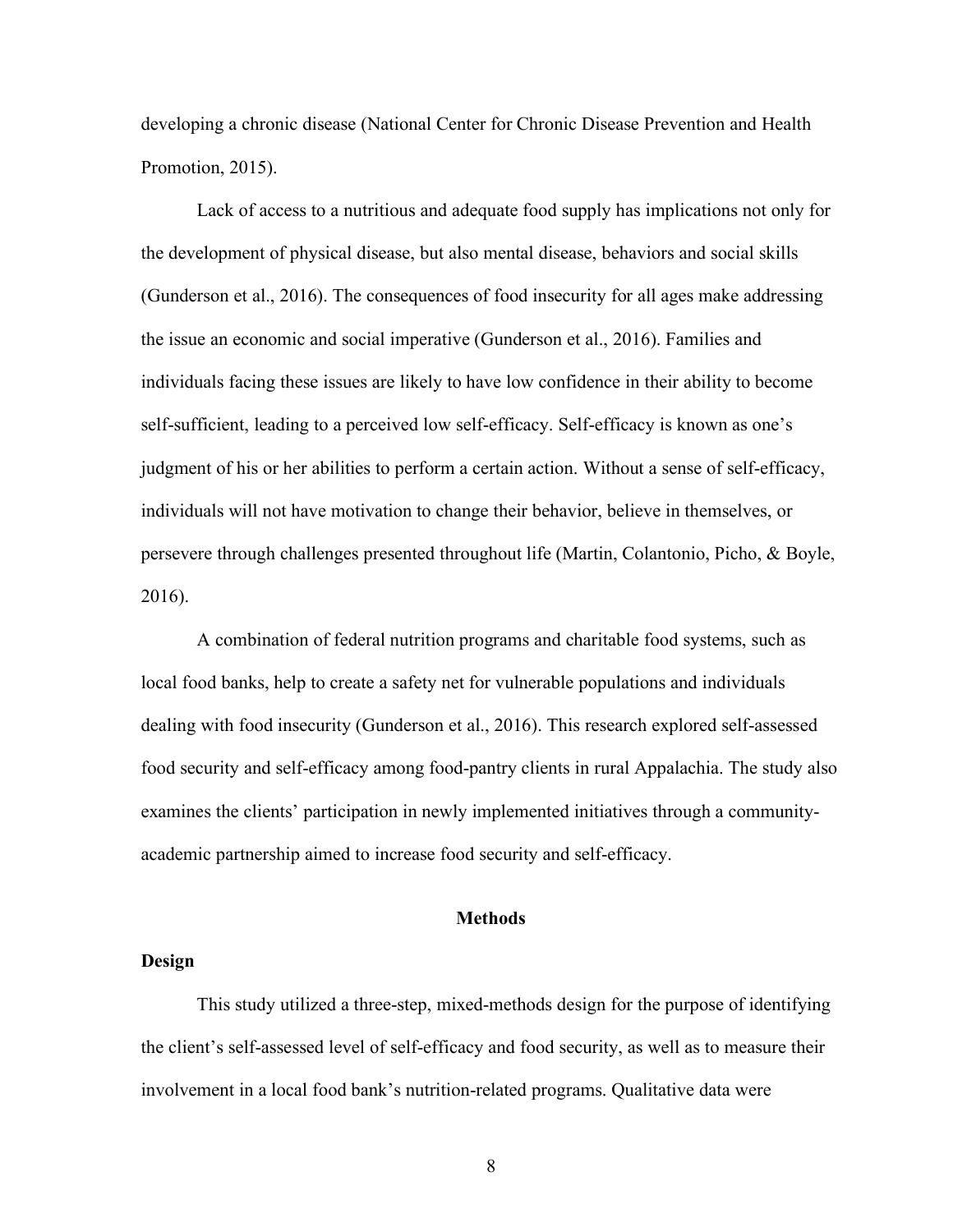collected through open-ended survey questions and observations by the investigator. Quantitative data were collected using numeric and scaled answers on a survey. The threestep approach to data collection is explored more in *Procedures.*

#### **Population/Sample**

The target population was the adult (18 years and older) client base served by the Hunger and Heath Coalition (HHC), a local food and resource center in Boone, NC. HHC has been addressing the needs of vulnerable populations in rural Watauga County since 1982 where more than 19% of residents are living in food insecure households, and an estimated 27% of children in the county are food insecure (Green et al., 2015). Eligibility criteria for services include residence of Watauga County, NC with an income at or below 200% of the Federal Poverty Level.

#### **Procedures**

As mentioned previously, the study used a three-step approach to data collection. These three steps were (1) observation and feedback, (2) design and implementation, and (3) evaluation. Each step is explained below.

#### *Observation and Feedback*

The investigator spent time at the food bank directly observing the organization and their policies surrounding food distribution. While volunteering, the investigator was also able to talk with clients and gain a better understanding of the population's knowledge relating to nutrition and determine what additional services they desired. The investigator spent time in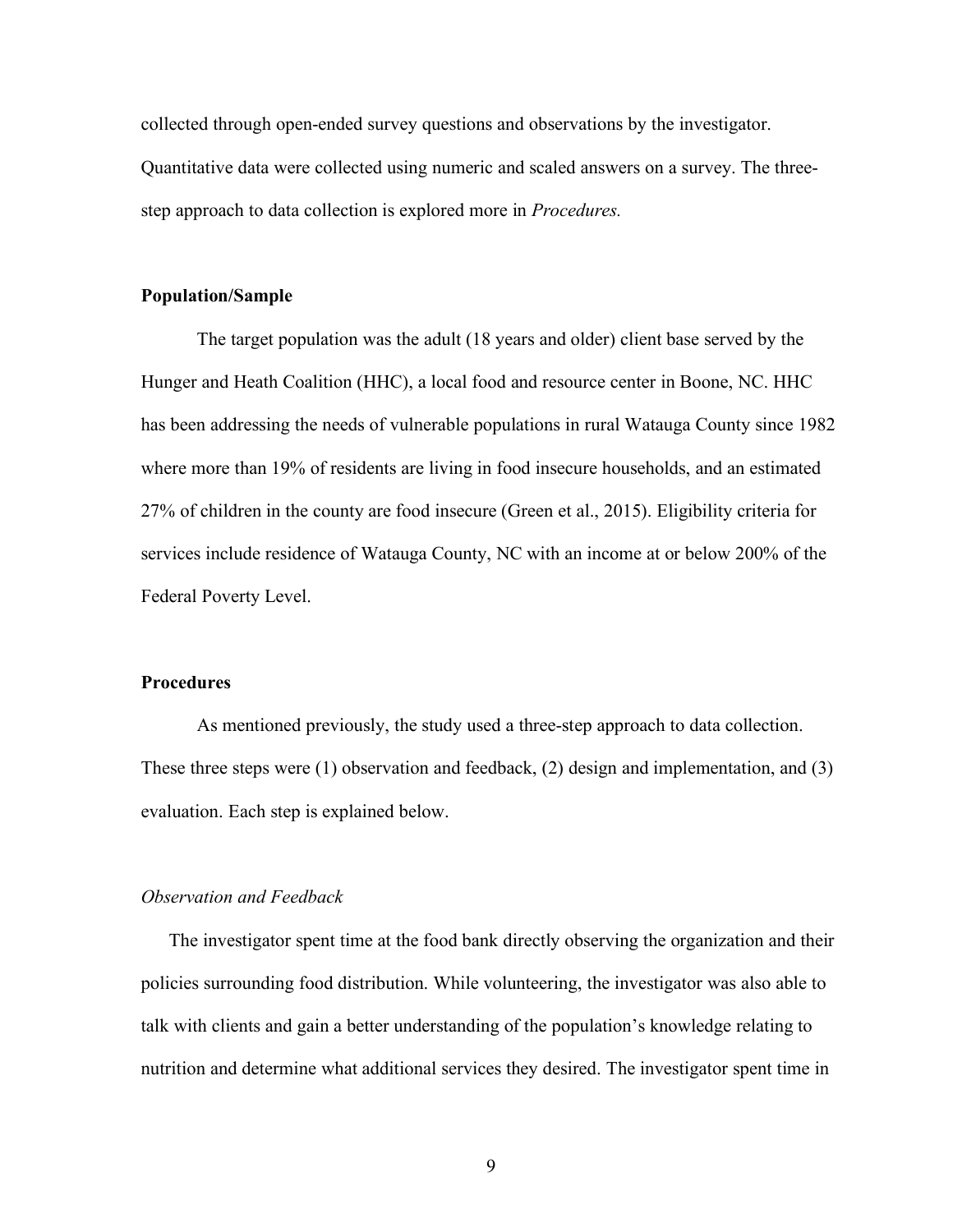the Fresh Market prior to renovation observing the client's actions and taking field notes. Discussion and decisions about the Fresh Market renovation included the input of the local food bank's facility staff.

#### *Design and Implementation*

A before and after layout of the market was created to display the suggested changes included in the renovation and was approved by the food bank's staff in April 2017, see *Figure 1 & 2.* The Foods to Encourage Framework (F2E) was used to nudge clients to select more nutrient dense foods, such as fresh produce and whole grains (Gunderson et al., 2016). An undergraduate nutrition intern served as a "personal shopper" within the Fresh Market on a weekly basis to assist families in making improved food selections and maintain continuous merchandising and inventory tasks. Mini nutrition education classes were also available to the clients during this time. The nutrition education classes ran for a total of 12-weeks throughout Summer 2017. A different lesson was offered each week, and each weekly lesson was offered twice – on Tuesdays and Thursdays from 10am – 12pm, during high traffic pharmacy hours. Each lesson included at least one handout and a food sample used as an incentive for client participation in the lesson. Lesson topics are presented in *Table 5*.

### *Evaluation*

The client survey was composed of three parts, each consisting of six questions: 1) a validated self-efficacy for food security scale (Martin et al., 2016), 2) the six-item short form food security survey validated by the USDA (Blumberg, Bialostosky, Hamilton, & Briefel, 1999), and 3) questions regarding the level of involvement in the aforementioned nutrition-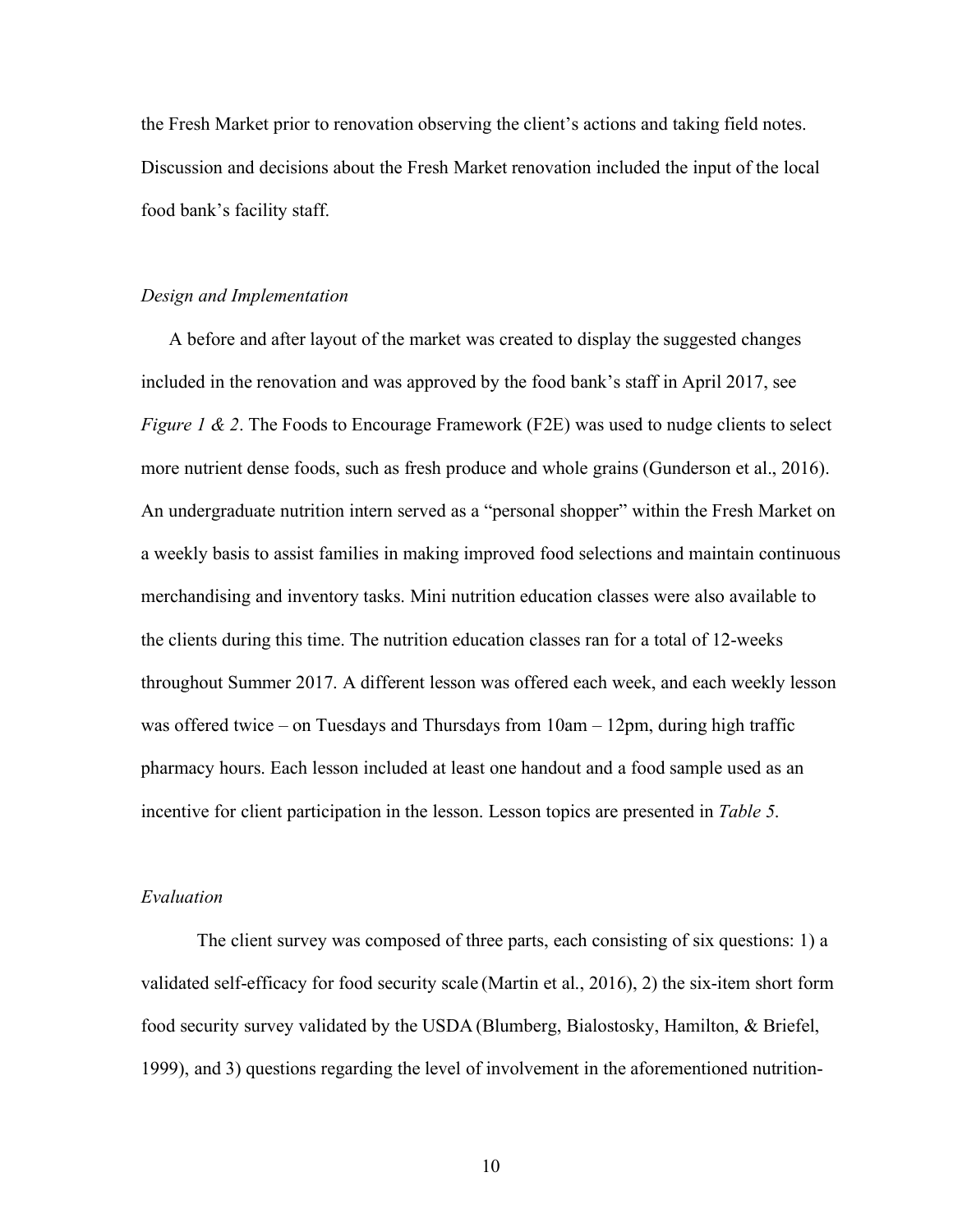related programs offered by the food bank. The self-efficacy scale consisted of six questions and used the following response categories: 1=not at all confident, 2=not very confident, 3=somewhat confident, 4=very confident. The six questions asked, "How confident are you that you can": 1) Plan meals ahead of time, 2) Make your food money last all month, 3) Make a shopping list before going to the grocery store, 4) Compare prices before you buy food to get the best deal, 5) Make low-cost meals, 6) Buy foods that you think are healthy for you and your family. Clients' average responses of above  $3(3.1 - 4.0)$  were classified as high self-efficacy, and 3 or below  $(1.0 - 3.0)$  were classified as low self-efficacy.

Food security questions instructed the clients to select the answer that best described

their situation based on the statement given:

1) "The food that (I/we) bought just didn't last, and (I/we) didn't have money to get more." Was that often, sometimes, or never true for (you/your household) in the last 12 months?

2) "(I/we) couldn't afford to eat balanced meals." Was that often, sometimes, or never true for (you/your household) in the last 12 months?

3) In the last 12 months, since last (name of current month), did (you/you or other adults in your household) ever cut the size of your meals or skip meals because there wasn't enough money for food? [IF YES, ANSWER 4. IF NO, SKIP.]

4) [IF YES ABOVE] How often did this happen—almost every month, some months but not every month, or in only 1 or 2 months?

5) In the last 12 months, did you ever eat less than you felt you should because there wasn't enough money for food?

6) In the last 12 months, were you every hungry but didn't eat because there wasn't enough money for food.

Responses of "often" or "sometimes" on questions 1 land 2, and "yes" on 3, 5, and 6 were

coded as affirmative (yes). Responses of "almost every month" and "some months but not

every month" on 4 were coded as affirmative (yes). The sum of affirmative responses to the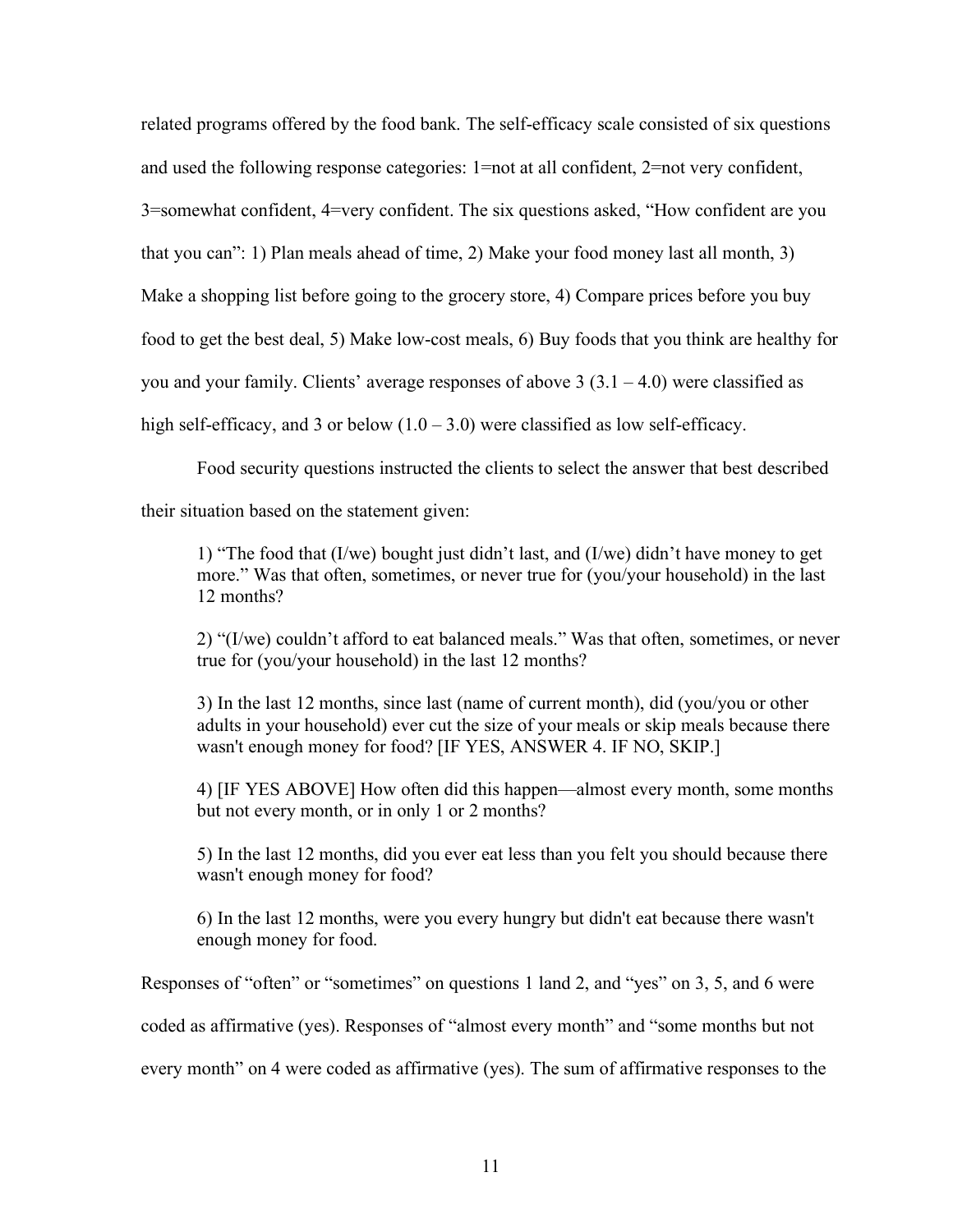six questions in the module was the household's raw score on the scale. Scores of 0 to 1 classified the individual as having high or normal food security, scores of 2 to 4 classified the individual as having low food security, and scores of 5 to 6 classified the individual as having very low food security.

The final six questions were designed to assess use of food bank services. These questions were both multiple choice and short answer. The first question asked the client how long they had been receiving food resources from the food bank. The second question asked the client what programs offered by the food bank they had participated in and how often. The third question asked the client to mark any of the following that they thought they had improved on since participating in the services offered by the food bank: food choices (choosing healthier options), food preparation, improved health, eating more fruits and vegetables. The fourth question required a written short answer and asked the client which service offered by the food bank they though had helped them/their family the most and why. The fifth question asked the client to check off cooking/food preparation items that they had available to them at their home: stove-top burners, oven, microwave oven, running water, electricity, pots and pans for cooking, baking sheets, cooking and baking utensils (mixing spoons, spatula, colander, knives, etc.). The sixth and final question asked the client to write down any other food storage or food preparation tools that would help them use the food items they receive from the food bank.

#### **Data Analysis**

Descriptive statistics were used to analyze demographic and client surveys using SPSS (IBM, Version 24, 2016). Survey data was coded where necessary so that questions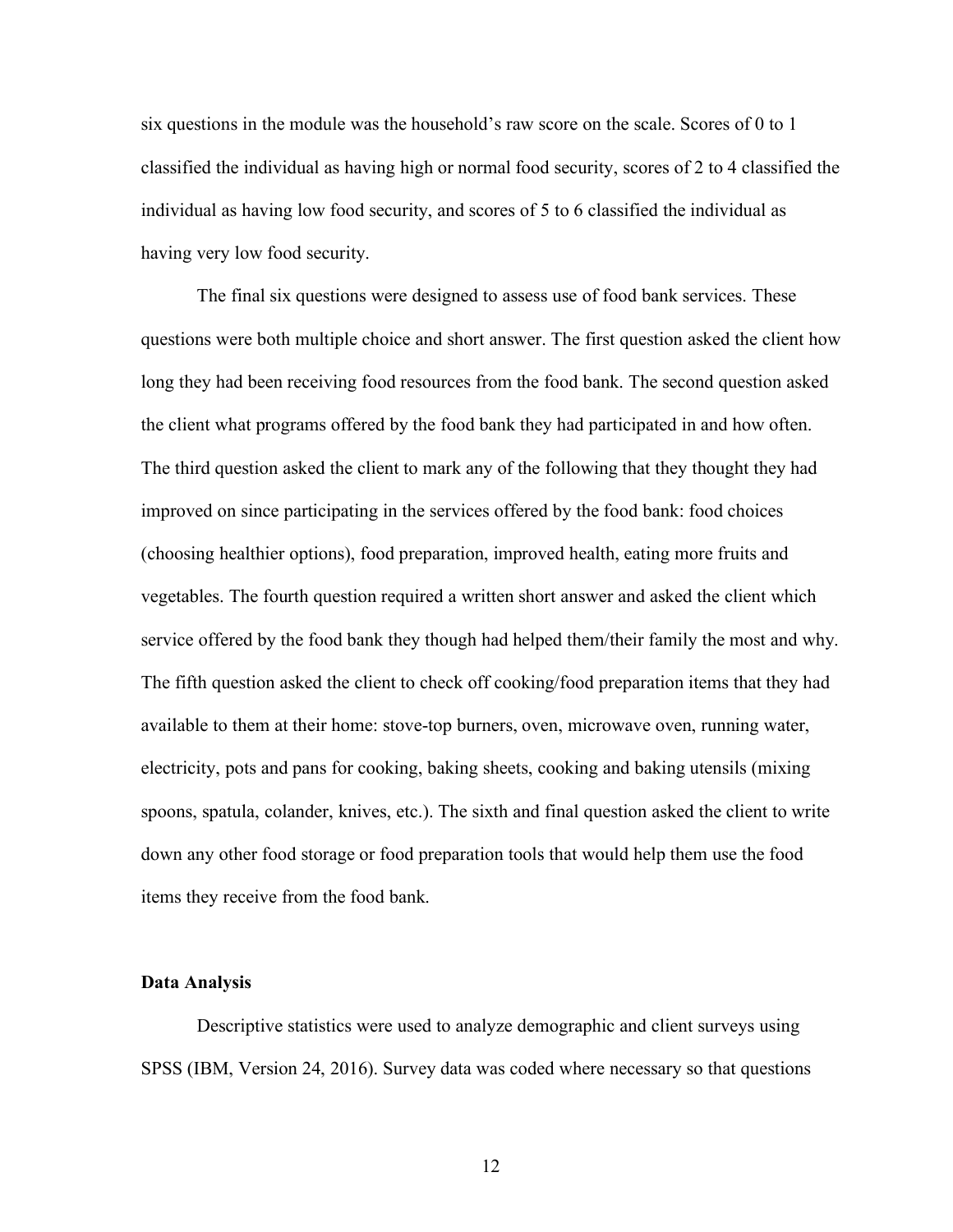had numeric responses. Short answer responses were recorded and reviewed by researchers for agreement of common themes. Pearson correlation was used to measure the strength of the association between food security and self-efficacy, self-efficacy and client participation in nutrition services, food security and client participation in nutrition services, self-efficacy and length of time receiving resources from the local food bank, and food security and length of time receiving resources from the local food bank.

#### **Results**

A total of 54 individuals completed the survey. Four surveys were excluded due to volunteers, rather than clients, filling out surveys  $(n=4)$ . Fifty usable surveys remained for analysis.

### *Observation and Feedback*

The investigator utilized observation field notes to enhance the clients' experience while shopping at the Fresh Market with the end goal of shifting the clients' perceived experience to a more positive, welcoming and empowering one. It was noted that the Fresh Market was in need of fresh paint and that the addition of signs may make it look and feel more like a market. The investigator noted that it was not uncommon for a client to be unfamiliar with some of the fruits and vegetables offered as options in the Fresh Market (e.g., eggplant, Bok Choy, avocado, kohlrabi, and fennel). The investigator also noted that there was a fruit fly issue due to an open cardboard box being used for the compost bucket. Observation of clients' behaviors in the Fresh Market reinforced the idea that Foods to Encourage Framework (F2E) be used to nudge clients to healthier behaviors (Gunderson et al., 2016). The investigator noted that it was common for the clients to walk in the market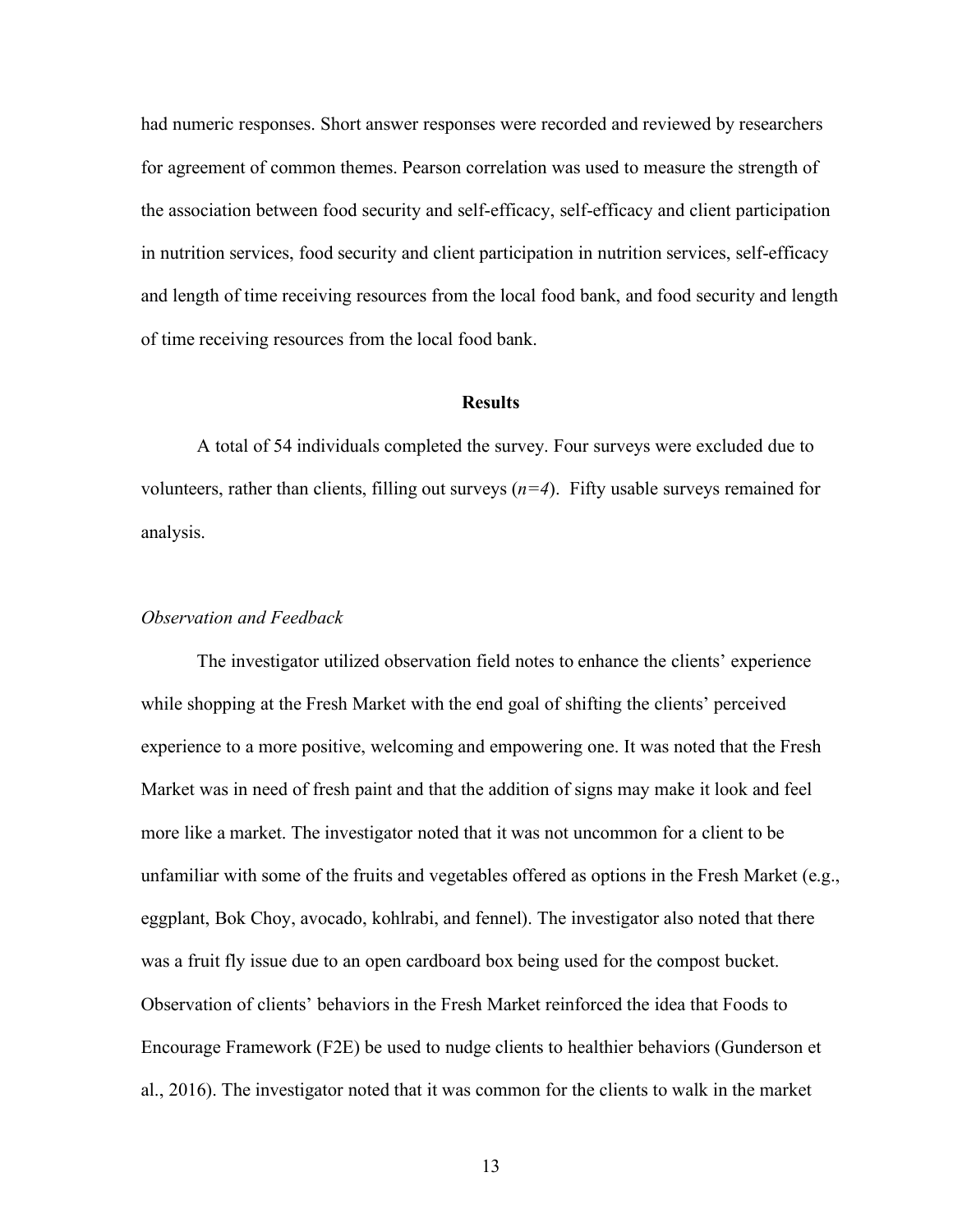and head straight for the desserts which were unintentionally positioned to be seen first. Lastly, the investigator noted that there was a lack of nutrition information available to clients.

#### *Design and Implementation*

The shelves in the market were re-painted and decorative signs were made to label each section of the market. To combat the clients feeling unfamiliar with some of the produce options in the Fresh Market, bilingual clip-on labels were created for the produce bins and a handout tower was utilized to provide produce fact sheets that included recipes, storage and preparation information for a wide range of fruits and vegetables. To deal with the fruit fly issue in the Fresh Market, a large trash bin with a lid was purchased to be used for compost, thus improving the experience for clients. The need for this compost bin was also suggested by a staff member. As part of the redesign, produce and whole grains were moved so they would be seen first by clients walking into the Fresh Market. The lack of nutrition education materials was approached in multiple ways. There was a 6-week expansion of nutrition classes, on top of the 6-week course created previously, to make it possible to offer 12 weeks of nutrition education to the food bank's clients, as previously discussed in *Methods*. All of the handouts from these lessons were made available to the clients by adding them to the handout tower in the Fresh Market. An undergraduate nutrition student was recruited to act as a "personal-shopper" to be available in the market during busy times to answer client's nutrition-related questions, suggest ideas on how to use available produce, and to distribute appropriate handouts. The before and after layouts and a detailed list of Fresh Market changes can be found in *Table 4* and *Figure 1 & 2*.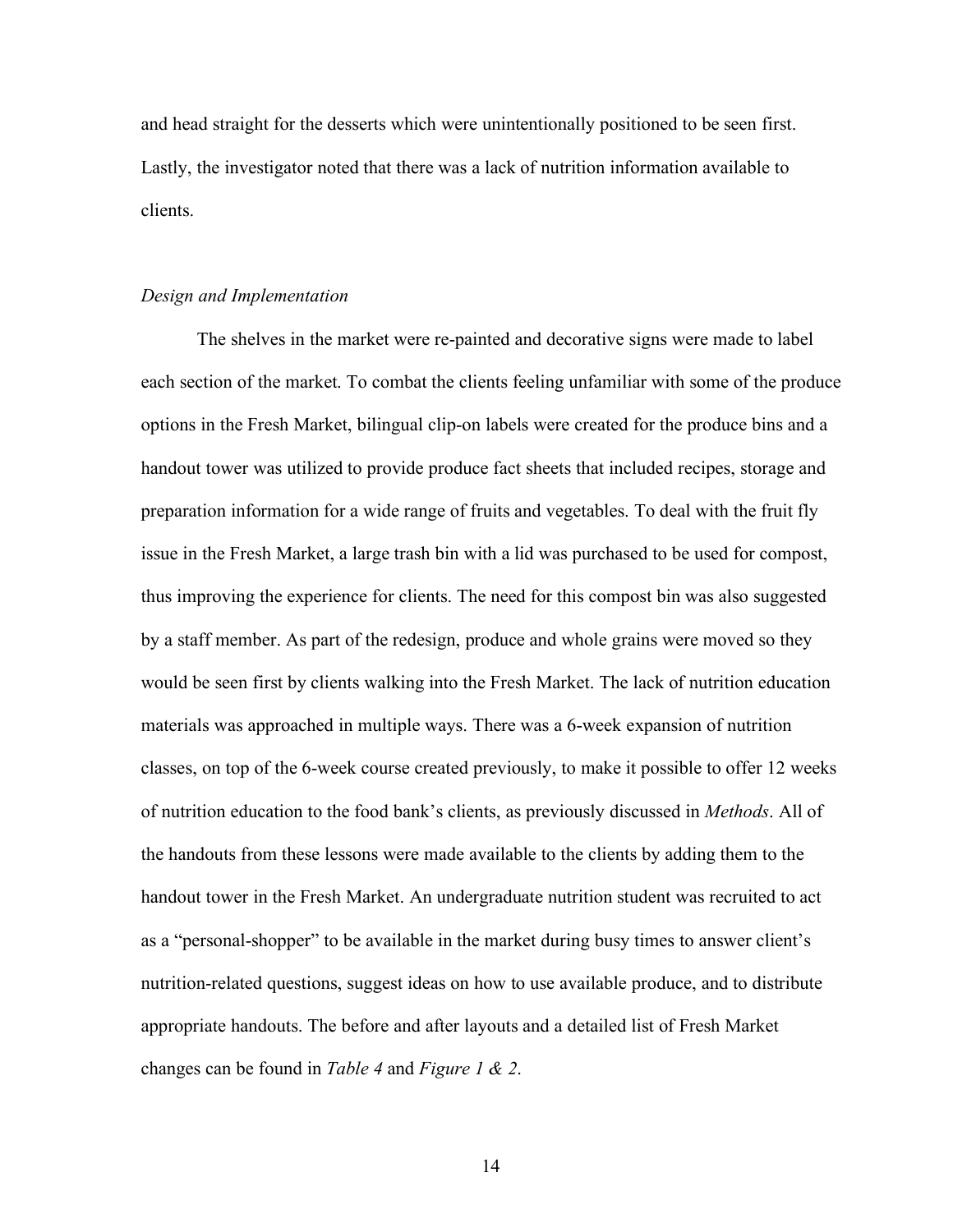## *Evaluation*

Results from the self-efficacy for food security scale were analyzed and are shown in *Table 1* and *Table 2* below. *Table 1* displays the average self-efficacy score among the clients. The first three questions averaged a low self-efficacy score whereas the last three questions averaged a high self-efficacy score.

| $1$ and $1 - 1$ is the age ben-Emilya benefit |                                                  |
|-----------------------------------------------|--------------------------------------------------|
| <b>Question:</b>                              | Averaged self-efficacy score among               |
|                                               | client:                                          |
| Plan meals ahead of time?                     | $2.90 \ (\pm 1.04) - low \ self\text{-efficacy}$ |
| Make your food money last all month?          | $2.76 \ (\pm 1.10) - low \ self\text{-efficacy}$ |
| Make a shopping list before going to the      | $3.02 \ (\pm 0.96) - low \ self\text{-efficacy}$ |
| grocery store?                                |                                                  |
| Compare prices before you buy food to         | $3.26 \ (\pm 0.99) - \text{high self-efficacy}$  |
| get the best deal?                            |                                                  |
| Make low-cost meals?                          | $3.4 \ (\pm 0.64) - \text{high self-efficacy}$   |
| Buy foods that you think are healthy for      | 3.4 $(\pm 0.67)$ – high self-efficacy            |
| your family?                                  |                                                  |

**Table 1 – Average Self-Efficacy Score (***n=50***)**

The frequency distribution of client's average self-efficacy score are provided in

*Table 2.* Half  $(n=25)$  of the clients scored low self-efficacy while the other half  $(n=25)$ 

scored high self-efficacy. The overall mean from the six questions was  $3.12$  ( $\pm 0.52$ ), just

barely being classified as high self-efficacy.

| <b>Self-Efficacy Average</b> |              |                               |
|------------------------------|--------------|-------------------------------|
|                              | <b>Score</b> | <b>Frequency (Percentage)</b> |
| Low self-efficacy            | 1.67         | (2%)                          |
|                              | 1.83         | (2%)                          |
|                              | 2.17         | (2%)                          |
|                              | 2.50         | 2 (4%)                        |
|                              | 2.67         | $5(10\%)$                     |
|                              | 2.83         | 7(14%)                        |
|                              | 3.00         | 8(16%)                        |
| <b>High self-efficacy</b>    | 3.17         | $(10\%)$<br>5                 |
|                              | 3.33         | 6(12%)                        |
|                              | 3.50         | (8%                           |

**Table 2 – Frequency Distribution of Client's Average Self-Efficacy Score (***n=50***)**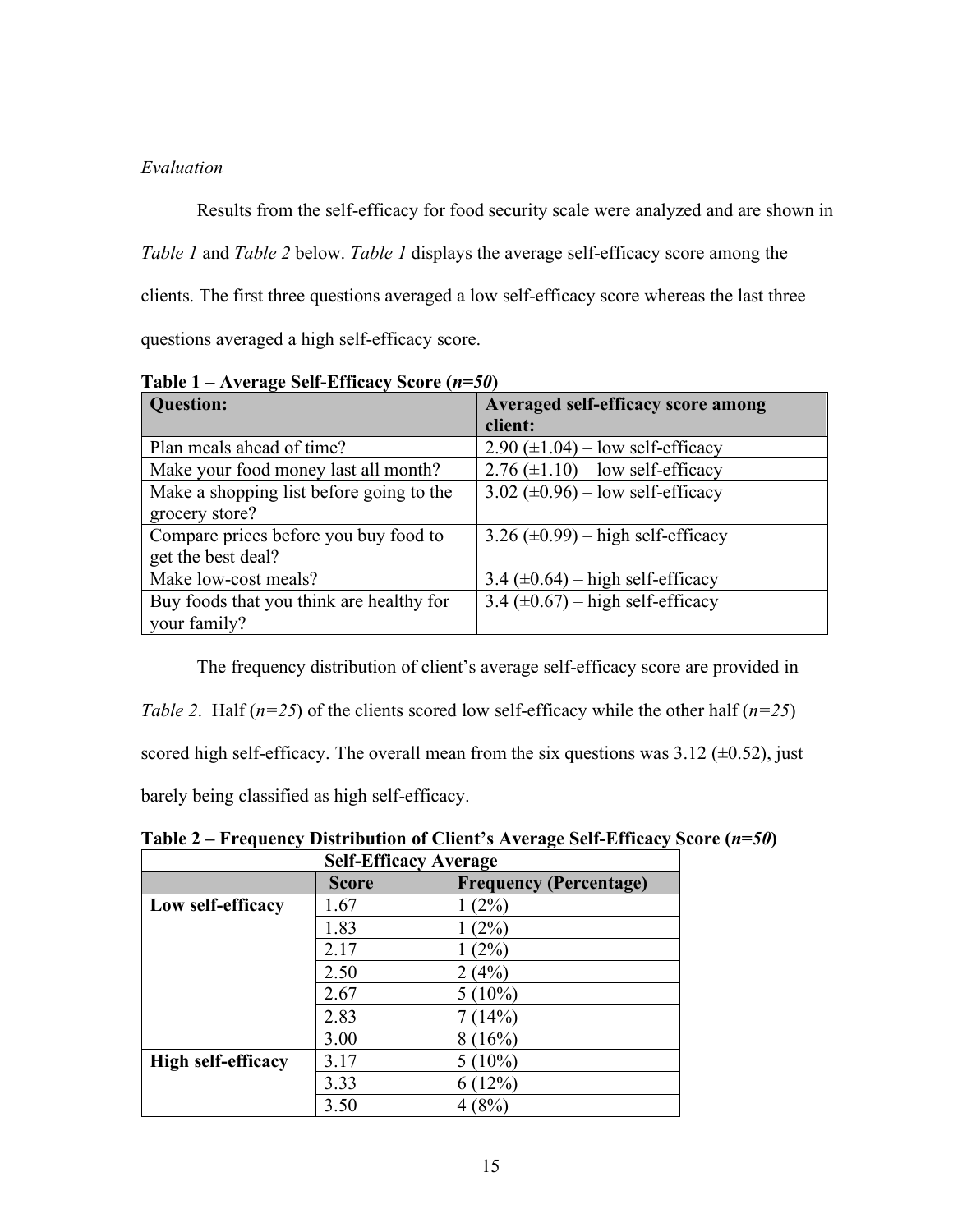| 3.67  | (8%)<br>4          |
|-------|--------------------|
| 3.83  | (6%)               |
|       | 3(6%)              |
| Mean: | 3.12 ( $\pm$ 0.52) |

The results from the USDA food security short form survey are presented in *Table 3*

below, listing the possible food security scores and the frequency of clients at each score.

About one quarter (22%) of clients were classified in the normal to high food security

category, 36% of clients scored in the low food security category, and 42% scored in the very

low food security category.

| <b>Score Classification</b> | -<br><b>Food Security</b> | <b>Frequency (Percent)</b> |
|-----------------------------|---------------------------|----------------------------|
|                             | <b>Score</b>              |                            |
| <b>High or normal food</b>  | U                         | 7(14%)                     |
| security                    |                           | 4(8%)                      |
| Low food security           |                           | (14%)                      |
|                             |                           | 4(8%                       |
|                             | $\overline{4}$            | (14%)                      |
| Very low food security      |                           | 8(16%)                     |
|                             | 6                         | 13 (26%)                   |
|                             | <b>Mean</b>               | $3.52 \ (\pm 2.16)$        |

**Table 3 – Food Security Score Distribution Among Food Bank Clients (n=50)**

Pearson correlation was used to measure the strength of association between the client's food security score and their measured self-efficacy. No significant association was found between the client's food security score and their average self-efficacy score; however, some significant associations were found between the client's food security score and individual self-efficacy questions. Self-efficacy question #2, "How confident are you that you can plan meals ahead of time?", had a significant negative correlation with food security scores ( $r = -0.43$ ,  $p \le 0.01$ ); question #3, "How confident are you that you can make a shopping list before going to the grocery store?", had a significant negative correlation with food security scores ( $r=-0.32$ ,  $p < 0.05$ ); and question #6, "How confident are you that you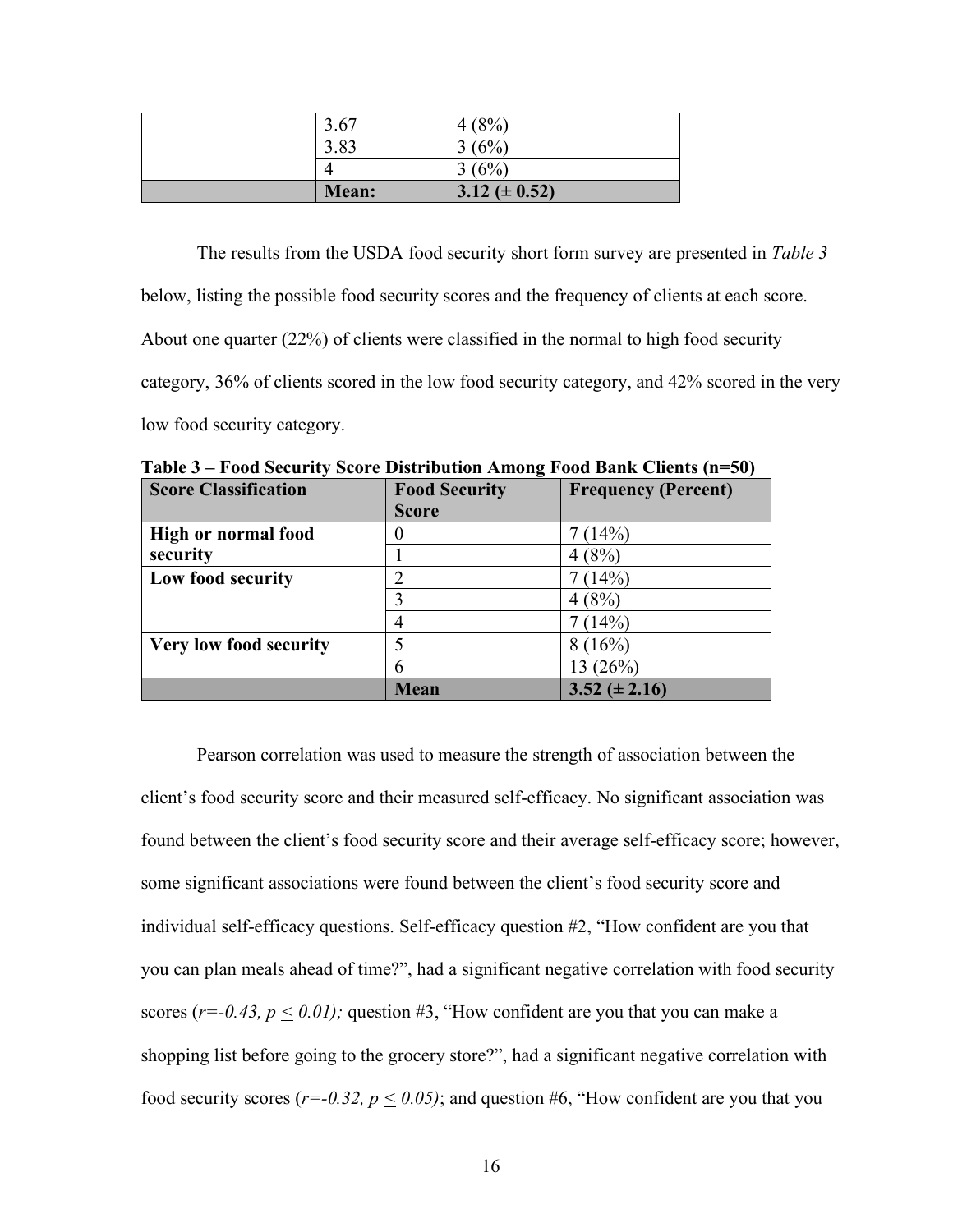can buy foods that you think are healthy for your family?", had a significant negative correlation with food security scores *(r=-0.29, p<0.05)*. Question #4, "How confident are you that you can compare prices before you buy food to get the best deal?", had a significant positive correlation with food security scores ( $r=0.33$ ,  $p\leq 0.05$ ).

Nineteen (38%) participants in this study had been receiving food resources from the food bank for more than two years. Fourteen (28%) had been receiving food resources for less than 6 months. Out of the 50 participants, 16% of them had participated in nutrition education programs, 66% of them had regularly shopped in the Fresh Market, 60% of them had participated in food pantry and to-go meals, and 54% of them have used the pharmacy services. No significant association was found between clients' food security or self-efficacy scores and the length of time they had been receiving food resources from the food bank. When queried about dietary improvements since participating in the services offered by HHC, 54% of clients reported having improved food choices (choosing healthier options), 24% reported having improved food preparation skills, 22% reported having improved health and 56% reported eating more fruits and vegetables. With regard to which services offered by the local food bank had helped families the most, there were 23 mentions of the food pantry boxes, 22 mentions of the Fresh Market/healthy options, 16 mentions of to-go meals and 13 mentions of the pharmacy.

A significant inverse correlation ( $r=-0.29$ ,  $p \le 0.05$ ) was found between clients' selfefficacy score and the total number of services they participated in at the food bank. An inverse correlation was found again ( $r=-0.38$ ,  $p \leq 0.05$ ) when specifically comparing clients' self-efficacy score with Fresh Market participation. A positive correlation ( $r=0.31$ ,  $p \le 0.05$ ) was found between clients' food security score and Fresh Market participation.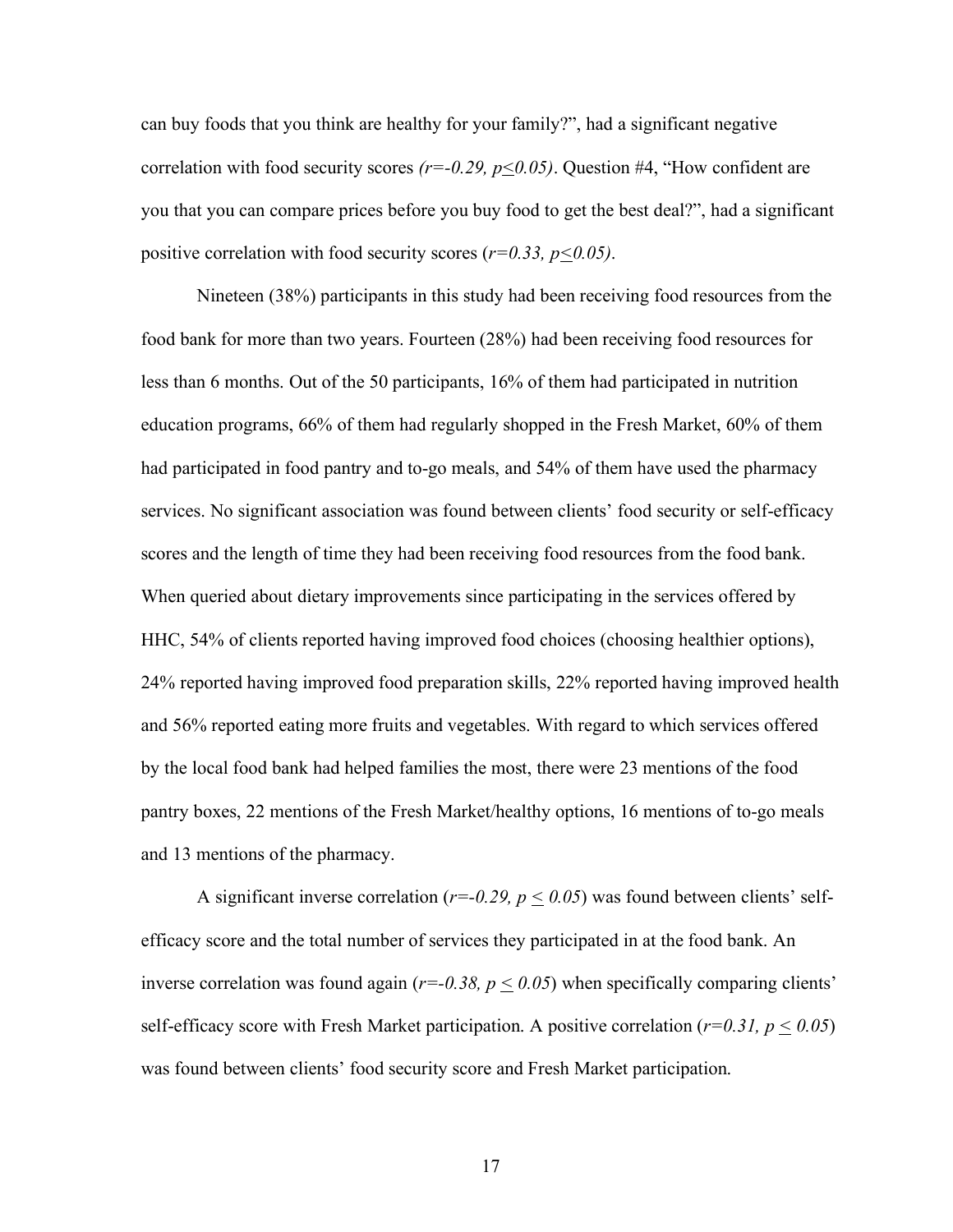Most participants (72-80%) had access to stove-top burners, an oven, a microwave oven, running water, electricity, pots and pans for cooking, and cooking and baking utensils (mixing spoons, spatula, colander, knives, etc.).

#### **Discussion**

This research explored a growing community-academic partnership and the feasibility of designing and implementing initiatives aimed to increase nutrition-related self-efficacy to improve food selection behaviors, and ultimately food security among food pantry clients in rural Appalachia. The study provides baseline information regarding clients' perceived level of self-efficacy and food security, as well as their involvement in a local food bank's nutrition-related programs, particularly the new program initiatives in the communityacademic partnership. When comparing the levels of food insecurity at the local food bank with state and national levels it is apparent that the food bank is providing the appropriate services to the population in most need. According to USDA's most recent data, 13.7% of United States' households are food insecure and 15.9% of North Carolina's households are food insecure (United Stated Department of Agriculture, 2017). Among the population surveyed at the local food bank, 78% were food insecure.

Evaluation of the six self-efficacy questions presents a logical idea that seems to be consistent with previous research. The first three questions, which averaged a low selfefficacy score, can be considered "planning related" questions whereas the last three questions, which averaged a high self-efficacy score, can be considered "decision making" questions. Therefore, it can be concluded that the clients are not confident in their abilities to plan meals ahead of time, make their food money last, or prepare and plan a grocery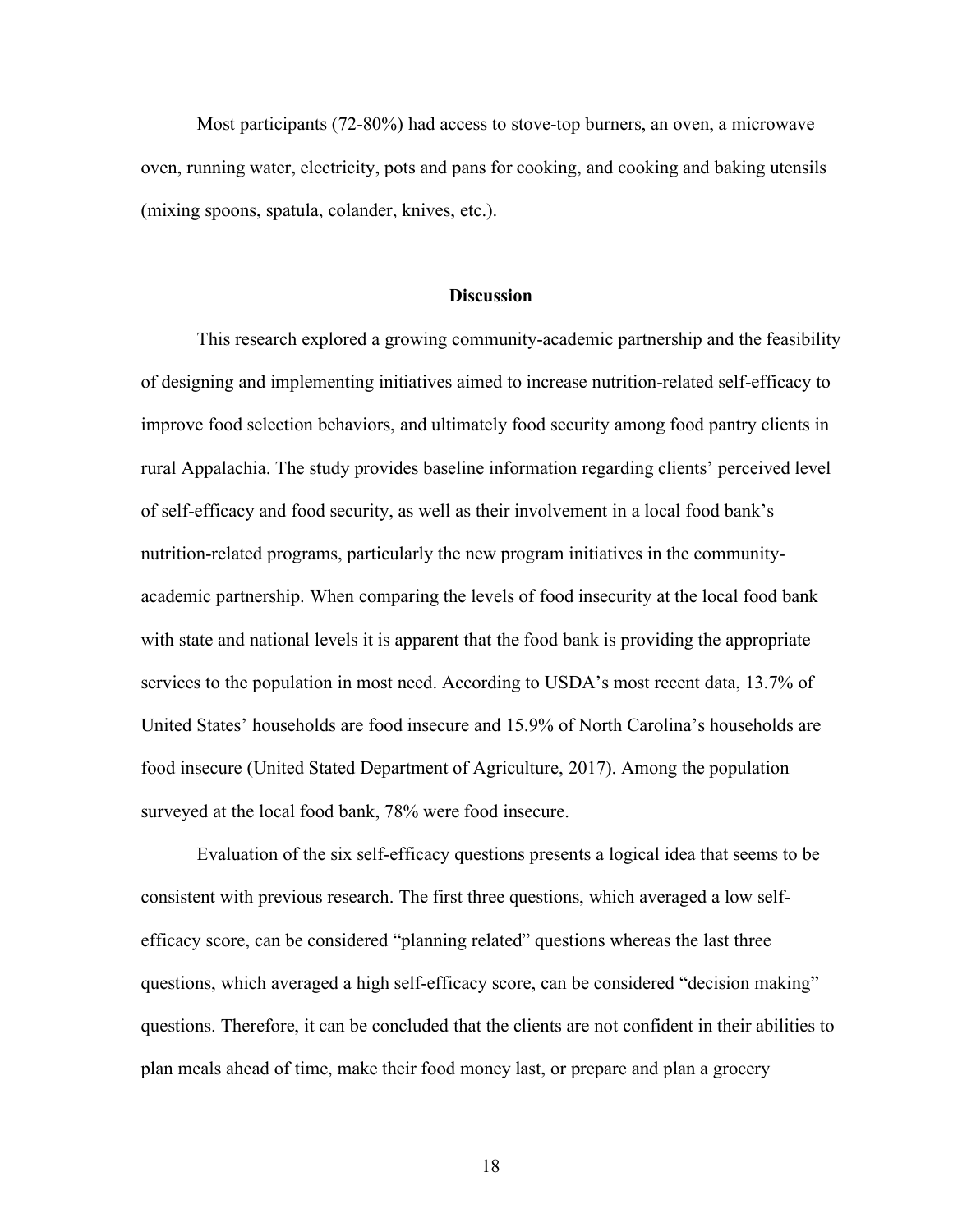shopping list – i.e., plan for the future. However, clients do feel confident in their ability to compare prices at the grocery store to get the best deal, prepare low-cost meals, and buy foods they think are healthy for their family  $-$  i.e., make decisions in the moment. A study performed in 2014 by Epstein et al. looked at the relationship between individuals' food insecurity and their ability to plan for the future. Their research showed that the highest food insecurity was for lower-income families with low levels of financial planning or high levels of financial planning who discounted the future. Low income, food insecure individuals are likely to allocate their attention to immediate challenges presented in their day-to-day lives costing them their ability for future planning. Thus, the authors concluded that having a future orientation represents important psychological processes that are related to food insecurity (Epstein et al., 2014). With these findings, it is apparent that there is a need for future nutrition-related interventions to focus on the importance of planning for both the near and long-term future.

The significant inverse correlations found between the client's food security score and self-efficacy questions #2, #3, and #6 are meaningful because, as explored in *Methods*, the higher the clients' food security score, the more food insecure the client is, whereas the higher their self-efficacy score is, the more self-efficient they are. Therefore, the inverse correlations are showing that clients that rated themselves as being more food secure also rated themselves as being more self-efficient within the themes that these three questions explored. The significant positive correlation found between the client's food security score and self-efficacy question #4 suggests that clients who are more food insecure actually scored themselves as more self-efficient when comparing food prices. Perhaps more food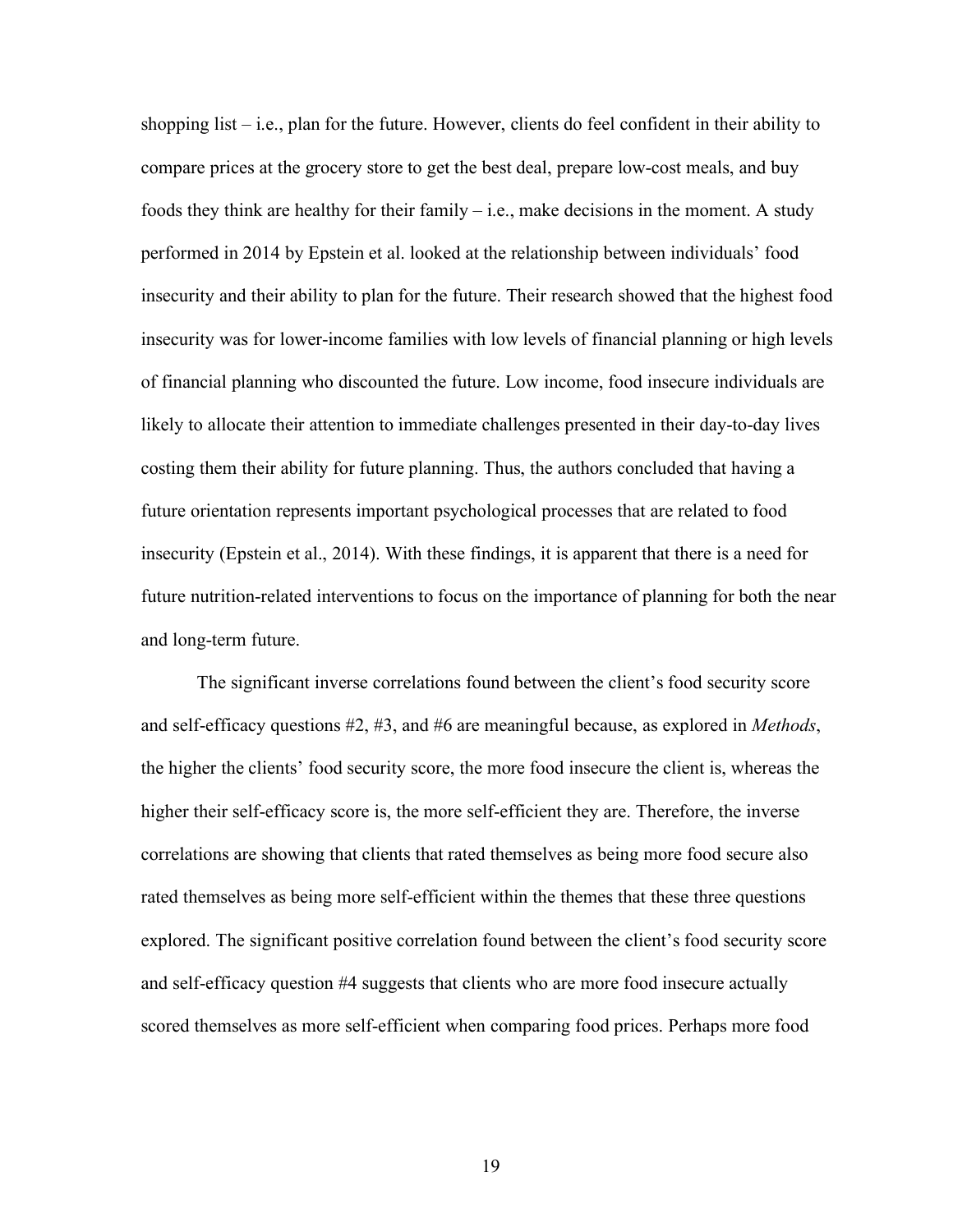insecure clients have had more practice and experience at comparing prices as a coping strategy.

From the significant inverse correlation found between clients' self-efficacy score and the total number of services they participated in at the food bank, we can conclude that the more services they participated in the lower they rated their self-efficacy. Another significant inverse correlation was found when comparing clients' self-efficacy score with Fresh Market participation specifically. The clients participating in Fresh Market shopping classified themselves as having lower self-efficacy than the clients not participating in Fresh Market shopping. Interestingly, a significant positive correlation was found between clients' food security score and their Fresh Market participation suggesting that clients participating in Fresh Market shopping are more food insecure than those clients not participating in Fresh Market shopping.

The strengths of this study are the community-academic partnership which has led to continued nutrition service initiatives to build on and create more lasting impacts for the food insecure population in a local community. This partnership can also serve as a model for other food bank programs in the region. This study empowered clients by improving the feel and layout of the food bank and by providing them with nutrition and cooking-related education materials that they can incorporate into their daily lives. The data collection was cost-efficient and can easily be repeated.

An important limitation of this and any study with a small sample size is decreased statistical power. Also, the transient population limited the ability to measure repeatedly or long-term amongst the same sample. The method used to collect data (self-reported surveys) can lead to social desirability response bias – the systematic error in self-report measures that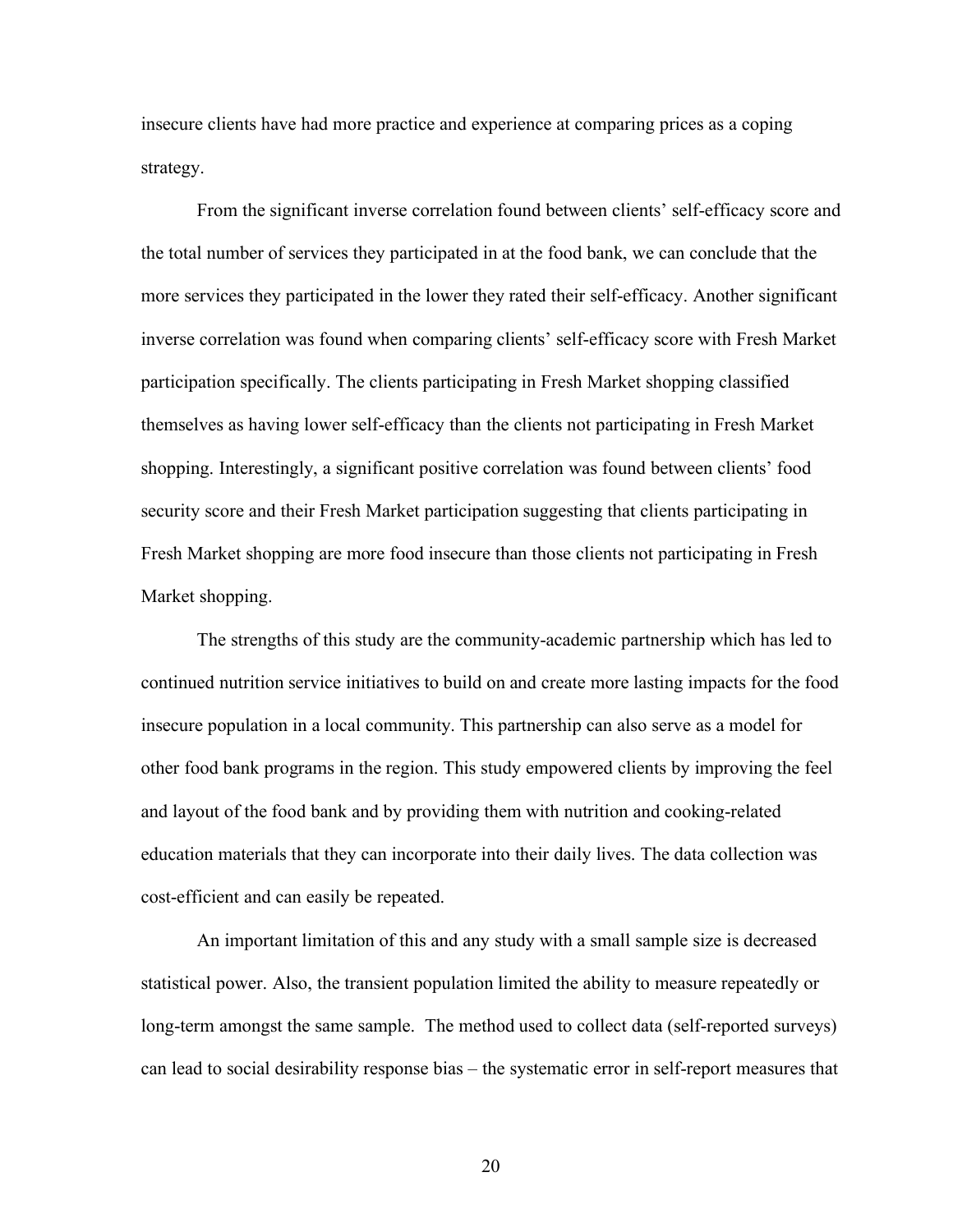results from the desire of respondents to project a favorable image to the researcher and to avoid feelings of criticism or shame (Fisher & Tellis, 1998). Therefore, participants may have scored themselves erroneously high on the self-efficacy scale and erroneously low on the food security scale. Research suggests that in order to avoid these erroneously low or high responses, questionnaires and surveys need to utilize indirect questions and avoid the use of direct questions (Fisher & Tellis, 1998). It was also considered that training food bank staff, volunteers, or peers of the clients to administer the surveys could potentially lead to more truthful and vulnerable answers, due to the clients feeling more comfortable when surrounded by familiar faces and individuals better able to relate to their situations. Days and times when survey data was collected were planned for what was reported as the food bank's "busiest times" because the pharmacy was open. Data collection time was short (twice a week for two hours each time) and may have been skewed by clients who filled out a survey but only utilized the food bank for its pharmacy. Lastly, due to the short nature of this study, it was not able to assess lasting future change. The research conducted did not measure before and after changes, nor was it a long-term measure after implementation of a program. Therefore, these findings call for future research to continue to measure changes in selfefficacy after longer participation in nutrition services at local food banks and resource centers.

#### **Conclusions**

In conclusion, the results show that clients at a local food bank scored themselves as having low self-efficacy in regard to planning for the future, and high self-efficacy in regard to making decisions in the moment. The clients participating in the most nutrition-related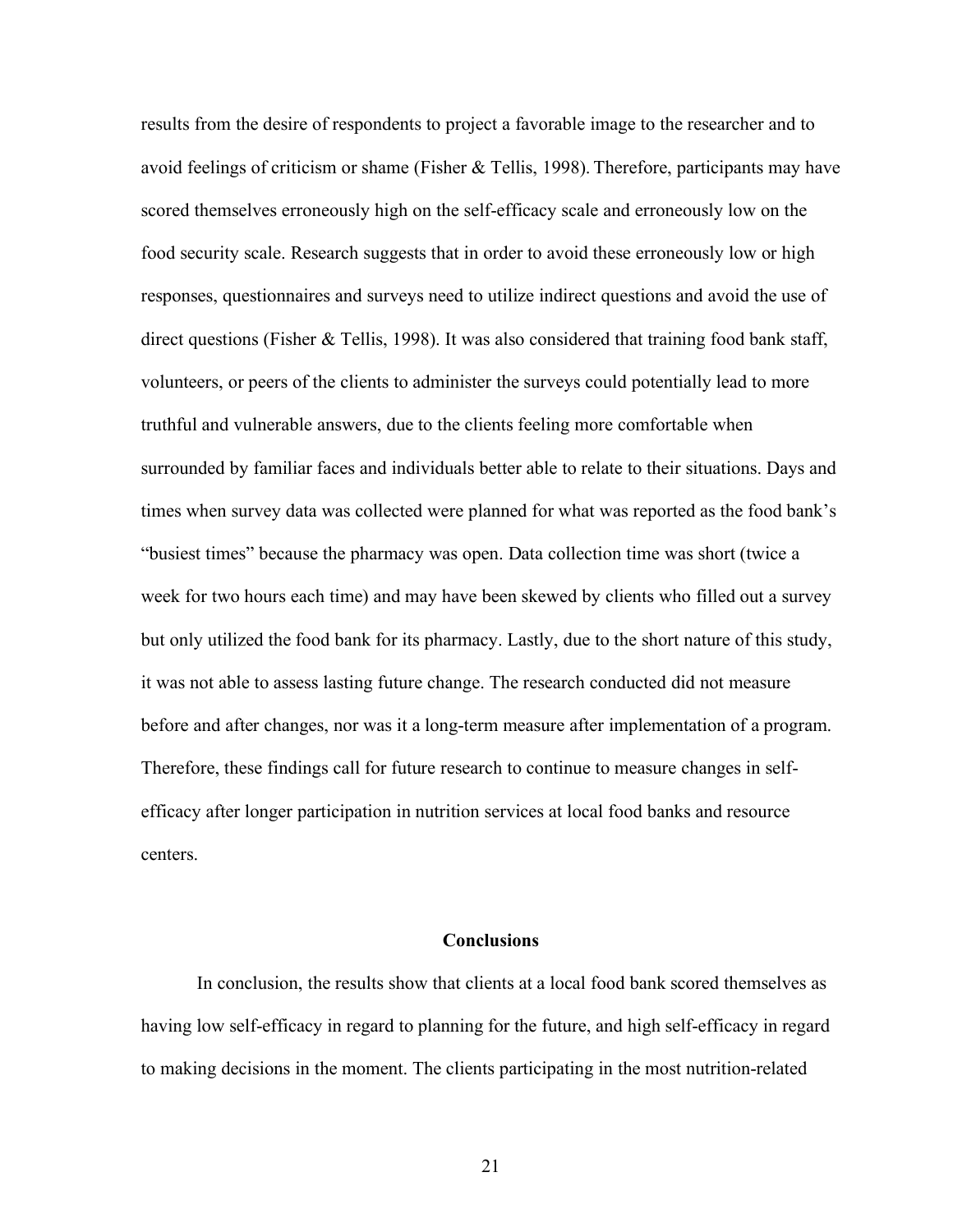programs offered at the local food bank had lower self-efficacy, and even more specifically, the clients participating in the newly redesigned Fresh Market had lower self-efficacy and were more food insecure than the clients who reportedly did not shop in the Fresh Market. Therefore, these findings call for future investigations to conduct longer-term measurements of changes in client's self-efficacy and food security after participating in nutrition-related programs at food bank and resource centers. It also encourages nutrition-related programs and initiatives to include education regarding the importance of planning for the future.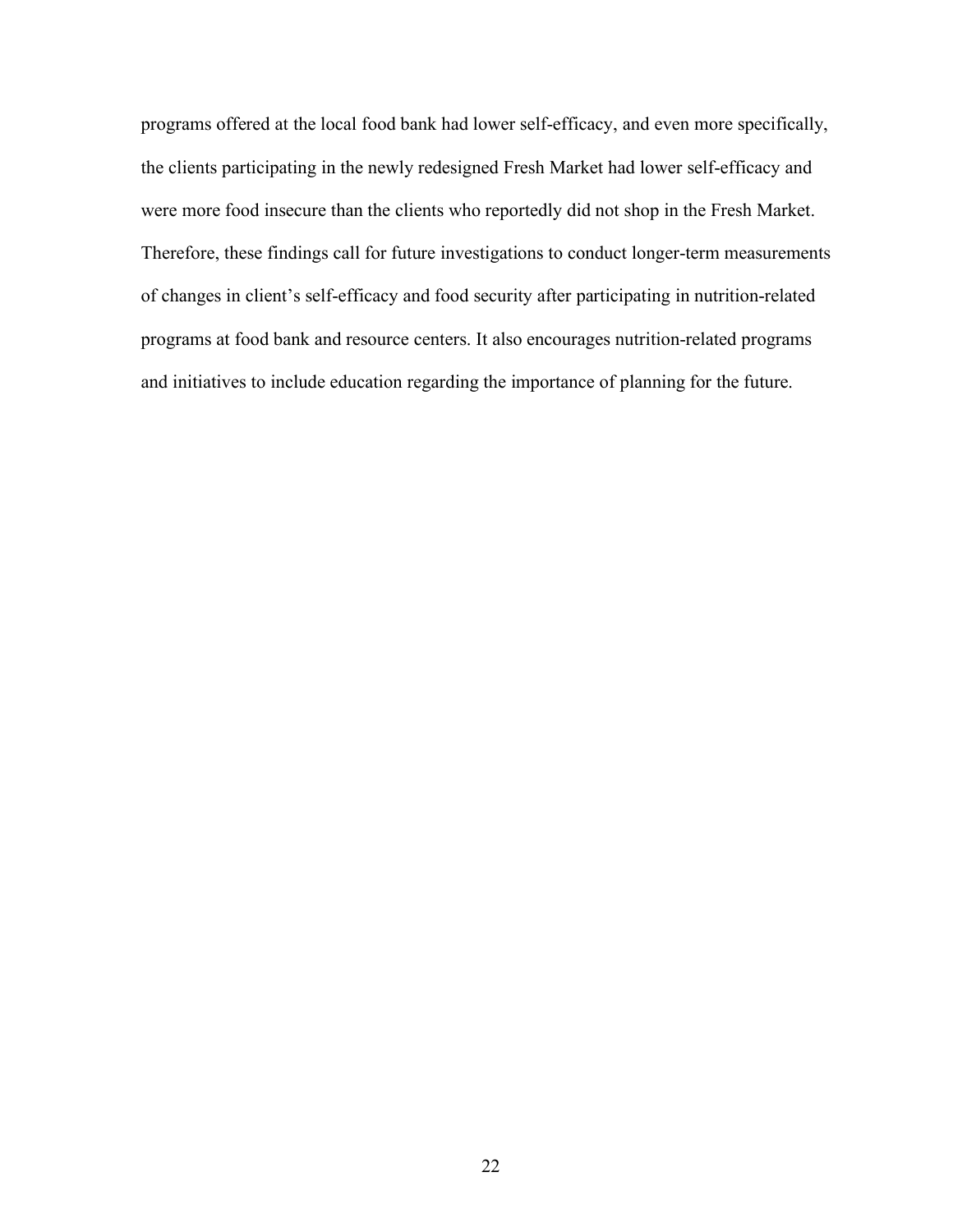#### **References**

- Blumberg, S. J., Bialostosky, K., Hamilton, W. L., & Briefel, R. R. (1999). The effectiveness of a short form of the household food security scale. *American Journal of Public Health, 89*, 1232-1234.
- Epstein, L. H., Jankowiak, N., Lin, H., Paluch, R., Koffarnus, M. N., & Bickel, W. K. (2014). No food for thought: Moderating effects of delay discounting and future time perspective on the relation between income and food insecurity. *The American Journal of Clinical Nutrition, 100*(3), 884-890.
- Feeding America. (2017). *Rural hunger facts*. Retrieved from http://www.feedingamerica.org/hunger-in-america/rural-hunger-facts.html
- Fisher, J. R., & Tellis, J. G. (1998). Removing social desirability bias with indirect questioning: Is the cure worse than the disease? *Advances in Consumer Research, 25,*  $563 - 567$ .
- Greene, J., Bunch, S., Miller, R., Williard, D., Summerville, G., Baker, G., & Bracey, M. (2015). *Community health report Watauga County* 2014-15. Appalachian District Health Department*,* Boone, NC.
- Gregory, C. A., & Coleman-Jenson, A. (2017). *Food insecurity, chronic disease, and health among working-age adults*. U.S. Department of Agriculture, Economic Research Service, Washington DC.
- Gunderson, C., Engelhard, E., Dewey, A., Crumbaugh, A. S., & Kato, M. (2016). *Map the meal gap 2016*. Feeding America - Map the Meal Gap.
- Martin, K. S., Colantonio, A. G., Picho, K., & Boyle, K. E. (2016). Self-efficacy is associated with increased food security in novel food pantry program. *SSM - Population Health*, *2*, 62-67.
- National Center for Chronic Disease Prevention and Health Promotion. (2015, December 29). *Chronic disease prevention and health promotion*. Retrieved from https://www.cdc.gov/chronicdisease/resources/publications/four-domains.htm
- National Center for Chronic Disease Prevention and Health Promotion. (2017, June 28). *Chronic disease prevention and health promotion*. Retrieved from https://www.cdc.gov/chronicdisease/overview/index.htm
- United States Department of Agriculture. (2017). *Key statistics & graphics - food security status of U.S. households in 2016*. Retrieved from https://www.ers.usda.gov/topics/food-nutrition-assistance/food-security-in-theus/key-statistics-graphics.aspx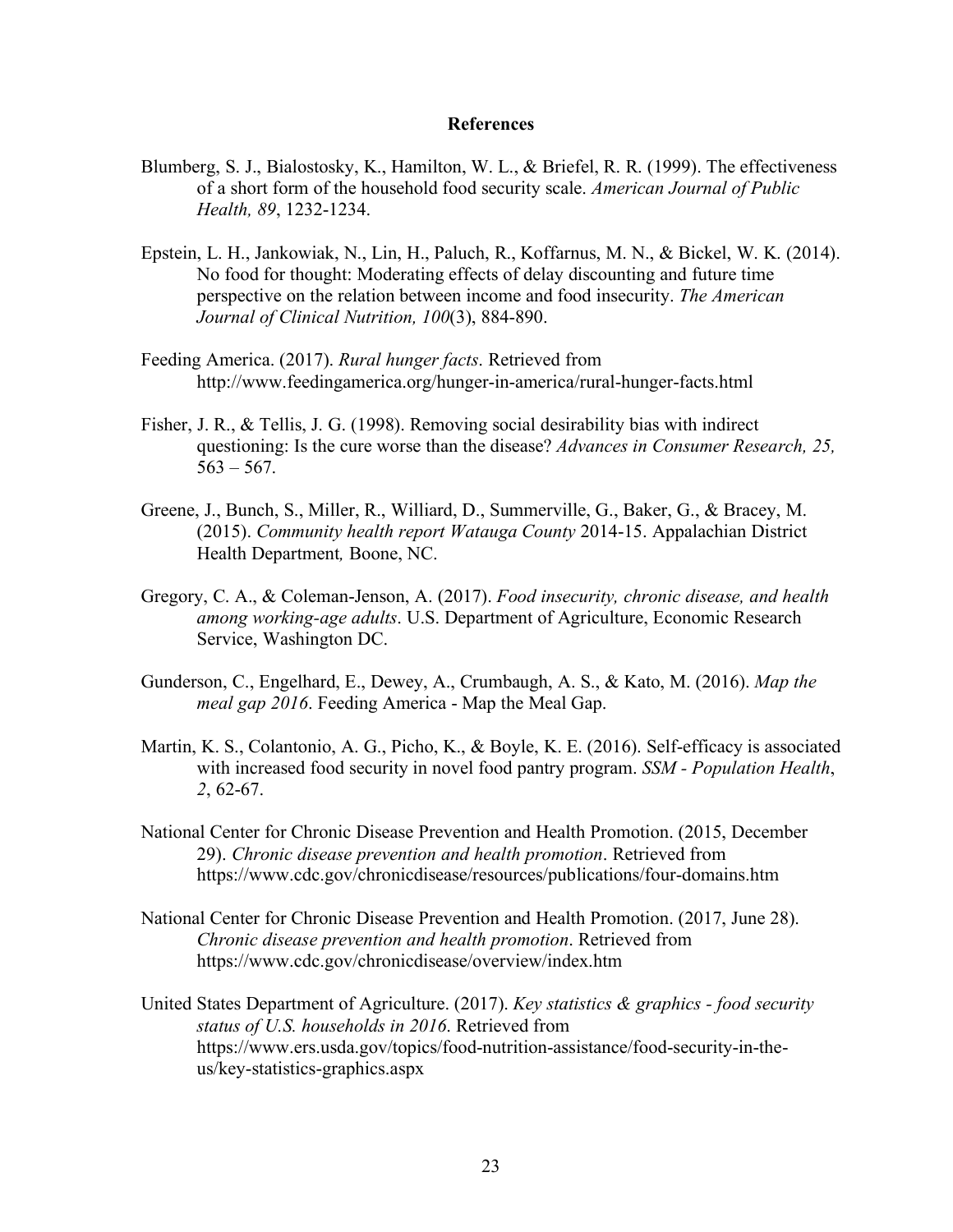|                         | Changes to the Market (see corresponding number on layouts in Figure 1 & 2 on the                                                                                                                                                                             |
|-------------------------|---------------------------------------------------------------------------------------------------------------------------------------------------------------------------------------------------------------------------------------------------------------|
|                         | following pages)                                                                                                                                                                                                                                              |
| $\mathbf{1}$            | Following the Foods to Encourage Framework, fruits and vegetables were moved                                                                                                                                                                                  |
|                         | to the shelves that the clients see directly when they walk in.                                                                                                                                                                                               |
| $\overline{2}$          | A compost bin with a lid was purchased. This minimized problems with fruit flies<br>and smell.                                                                                                                                                                |
| 3                       | Also following the Foods to Encourage Framework, the 100% whole grain breads<br>were separated from the other bread items and displayed on separate shelves. This<br>was done to nudge clients with limited nutrition knowledge to make healthier<br>choices. |
| $\overline{\mathbf{4}}$ | Bilingual clip on signs were made for the produce bins.                                                                                                                                                                                                       |
| 5                       | "Just Food" handouts were made easily accessible to the clients. These are<br>educational handouts that provide helpful tips on storage and preparation for                                                                                                   |
|                         | vegetables. They also include two recipes for each vegetable. These are stored in                                                                                                                                                                             |
|                         | the handout tower by the Fresh Market's desk.                                                                                                                                                                                                                 |
|                         |                                                                                                                                                                                                                                                               |
|                         | <b>Changes to the Market Not Displayed on Layout</b>                                                                                                                                                                                                          |
| 6                       | The Fresh Market was repainted to give it a fresh, new look.                                                                                                                                                                                                  |
| $\overline{7}$          | New signs with pictures of fresh produce were created and nutritional education                                                                                                                                                                               |
|                         | information was painted above and along the edges of the shelves.                                                                                                                                                                                             |

## **Table 4: Suggested Changes to the Fresh Market**

# **Table 5: Twelve-Week Nutrition Education Topics**

| Week           | <b>Lesson Topic</b>                                   |
|----------------|-------------------------------------------------------|
|                | What is MyPlate?                                      |
| 2              | Grains: Make half of them whole!                      |
| 3              | Fruits & Vegetables: Half your plate!                 |
| $\overline{4}$ | Protein: The building blocks                          |
| 5              | Discover Dairy                                        |
| 6              | Stretching your food dollars: Spend smart. Eat smart. |
|                | Cardiovascular Disease                                |
| 8              | Diabetes                                              |
| 9              | Hypertension                                          |
| 10             | Food Prep/Meal Planning                               |
| 11             | Food Safety                                           |
|                | Nutrition $Q & A$                                     |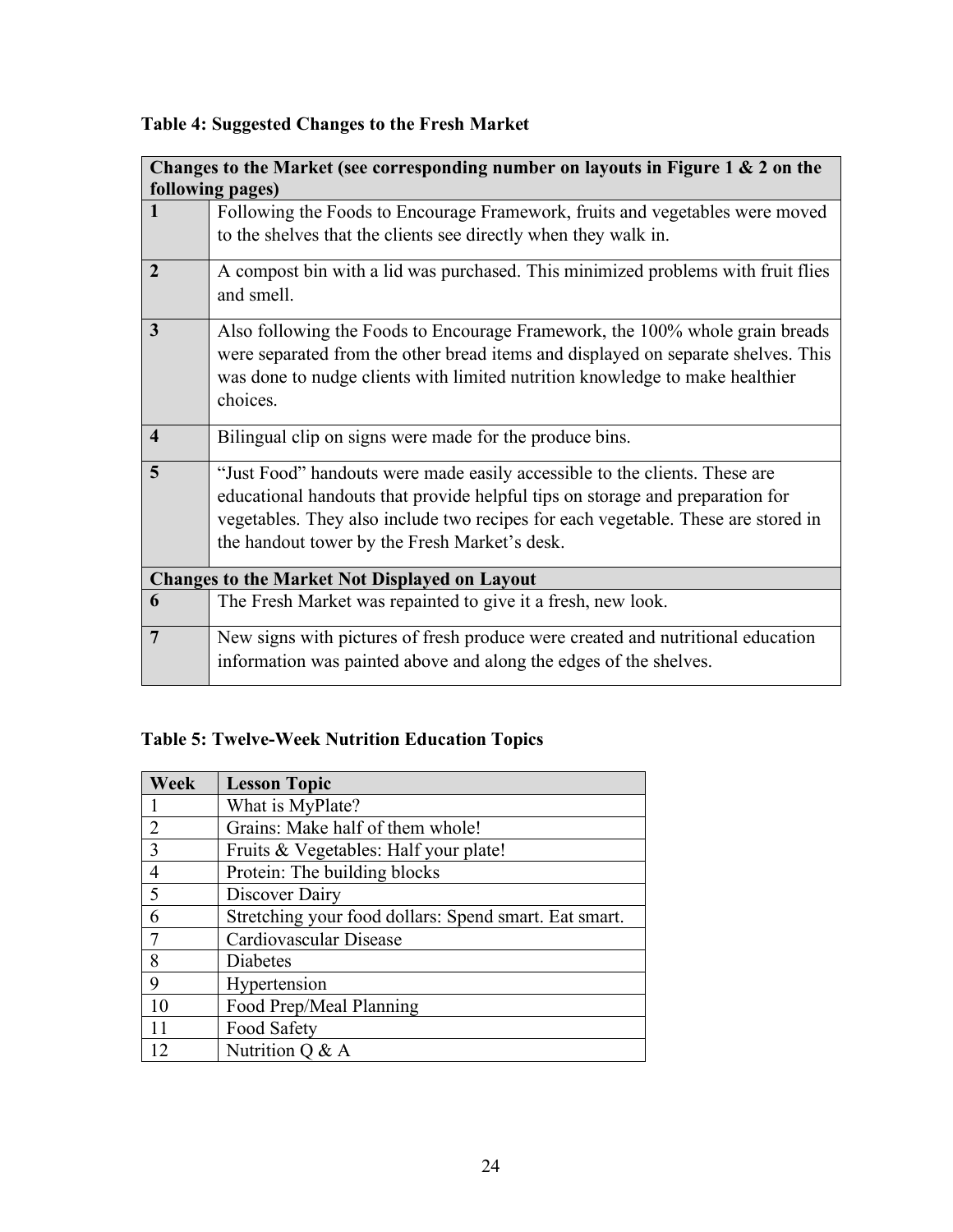

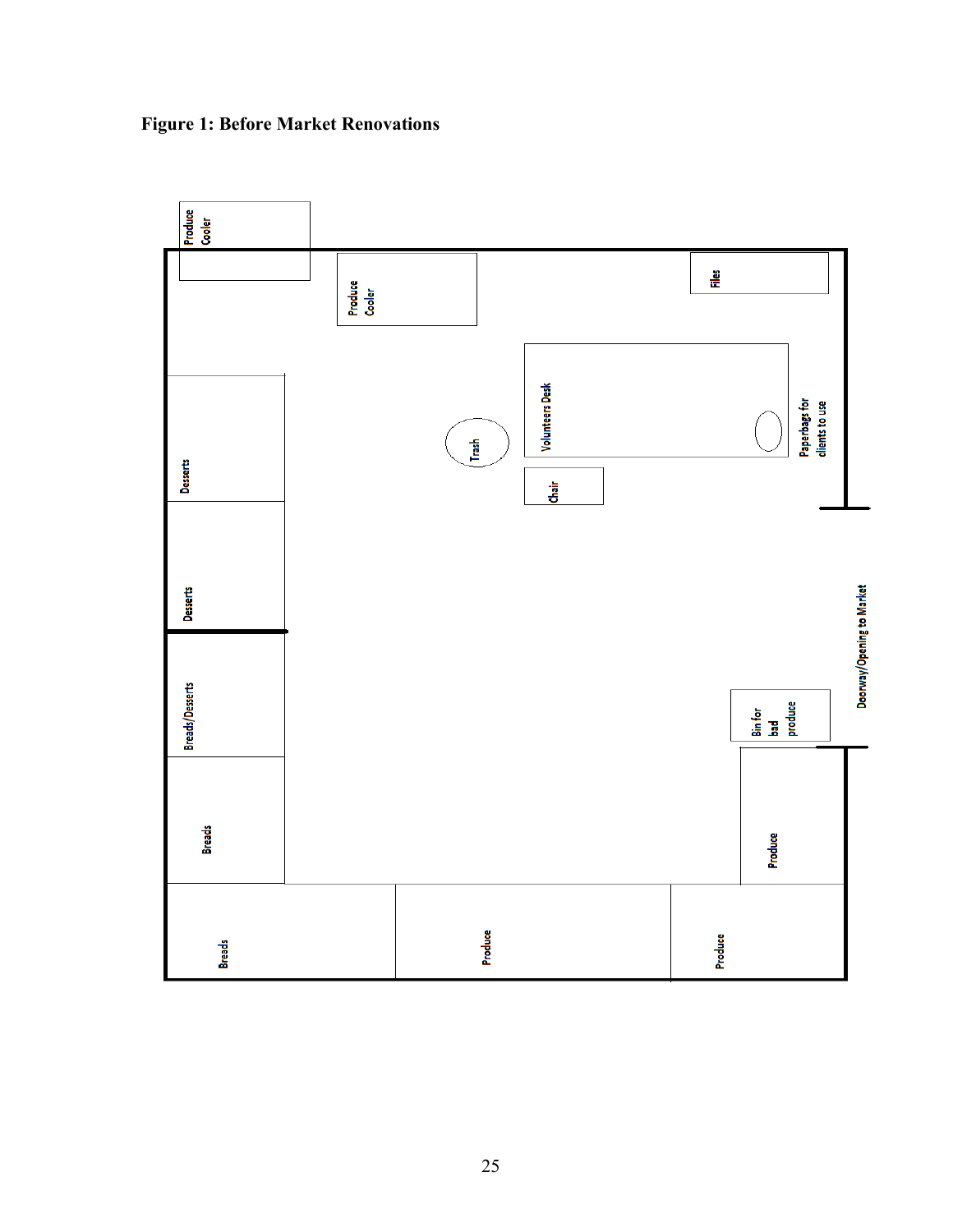